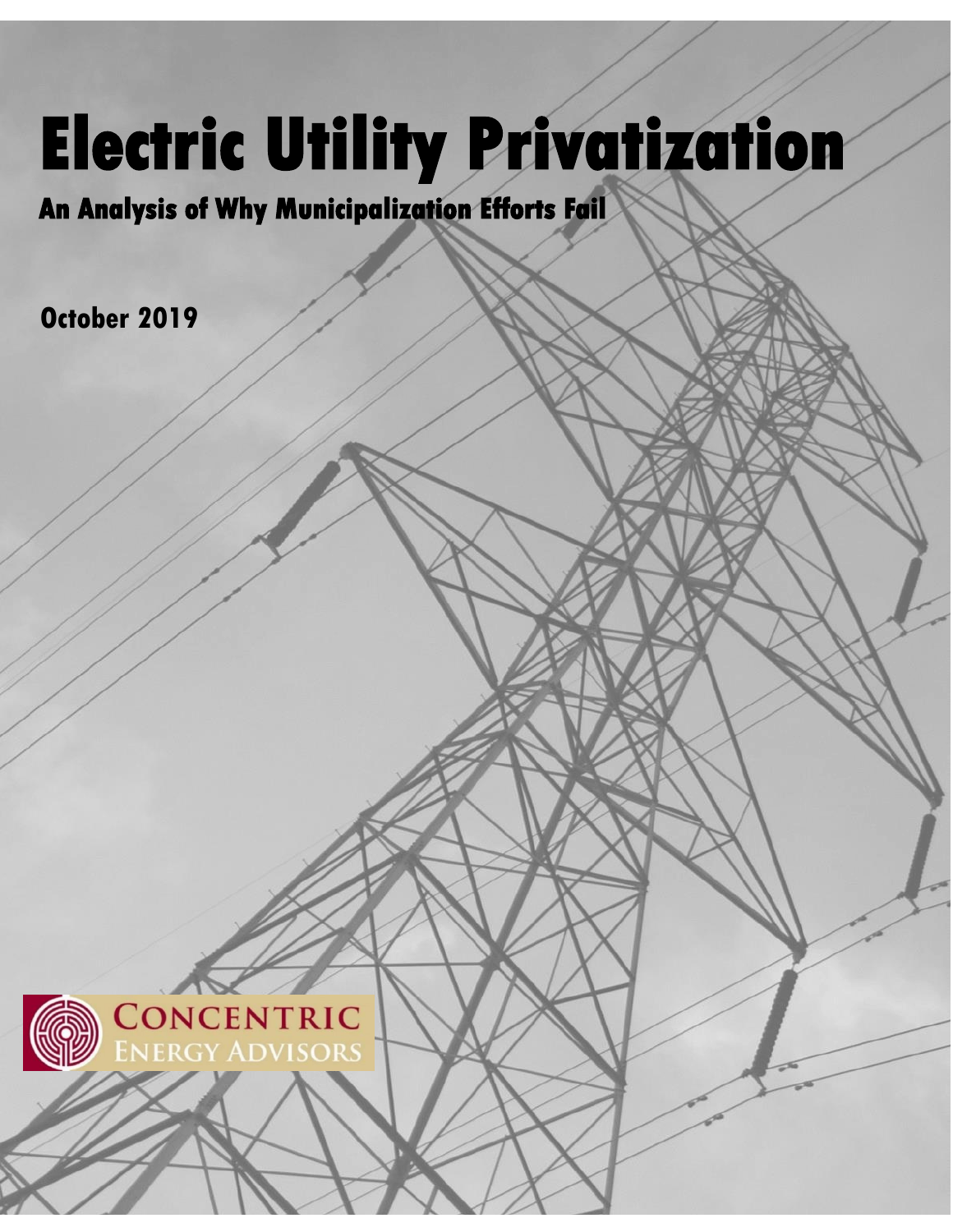<span id="page-1-0"></span>

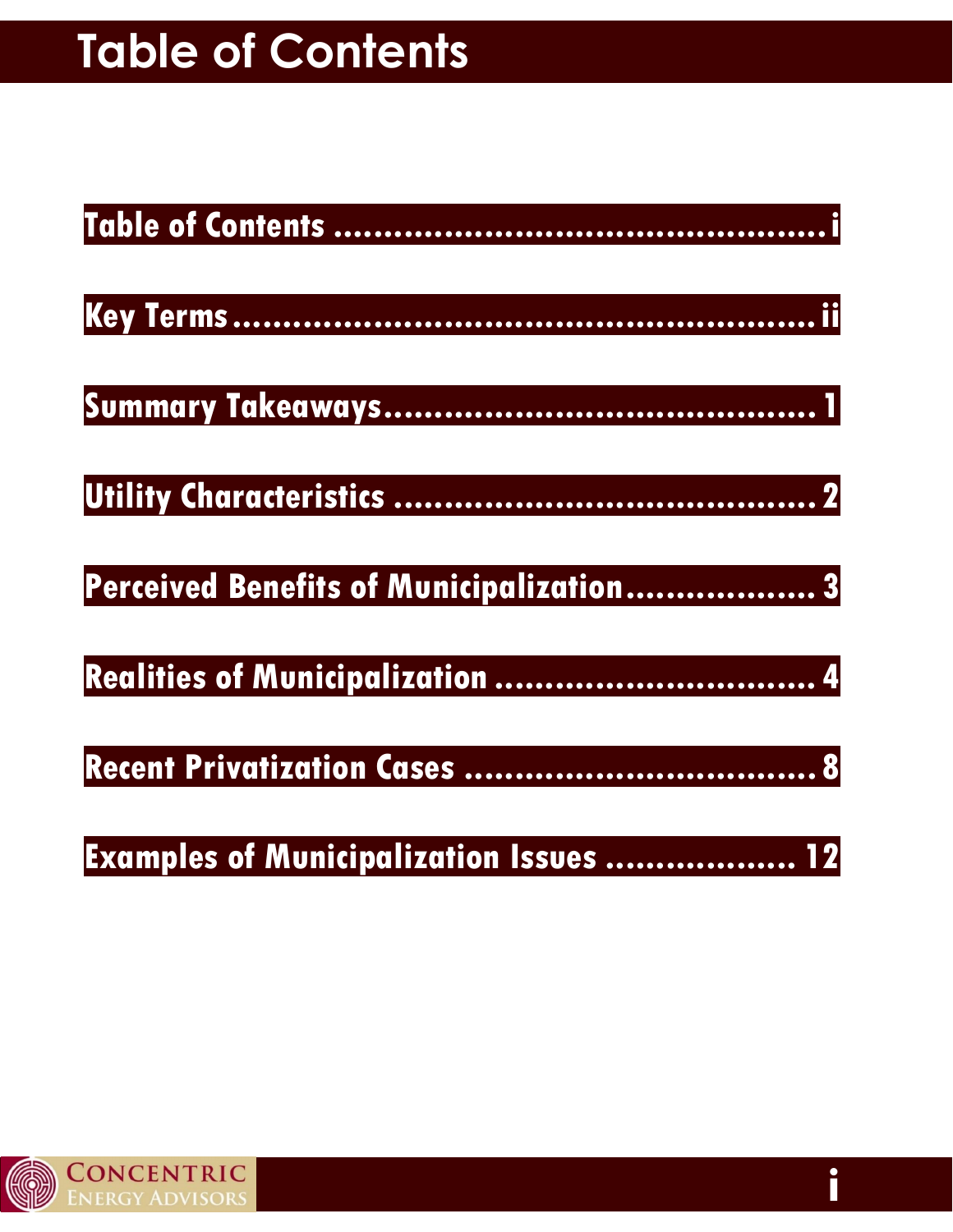### <span id="page-2-0"></span>**Municipal Electric Utility ("MEU")**

A local government public utility operating on a non-profit basis. Municipal electric utilities are managed by local elected officials or city employees and can be operated by the municipality or a third party. Rates are set by the city council or local utility board. These utilities often purchase power through contracts or at market prices, with larger municipal electric utilities operating their own generation plants.

### **Investor-Owned Utility ("IOU")**

A privately-owned electric utility, with rates set by the state public utility commission. An IOU generates power from its own generation fleet and/or purchases power from others.

### **Electric Cooperative ("Cooperative")**

A non-profit private electric utility owned by the customers served. Electric distribution cooperatives provide electricity to member customers, while generation and transmission cooperatives provide power to distribution cooperatives through their own generation plants or power purchases.

### **Municipalization**

Municipalization, in the context of an electric utility, is the transfer of electric utility assets, either through settlement or condemnation, from an IOU to ownership under local municipal authority.

### **Privatization**

Privatization, in the context of an electric utility, is the opposite of municipalization, wherein the municipal electric utility transfers ownership of the electric utility assets to an IOU.

### **Regulation**

Electric utility regulation establishes and monitors the rules set for electric utilities by government or local agencies. These agencies set rules regarding rates charged to customers, service terms, reliability standards, provisions for energy efficiency and low-income assistance. IOUs are regulated by state-level public utility commissions ("PUCs"), while MEUs are regulated at the city level either by a city council or a local electric utility regulatory body. Cooperatives are self-regulated, typically by a board of directors chosen by and consisting of its members.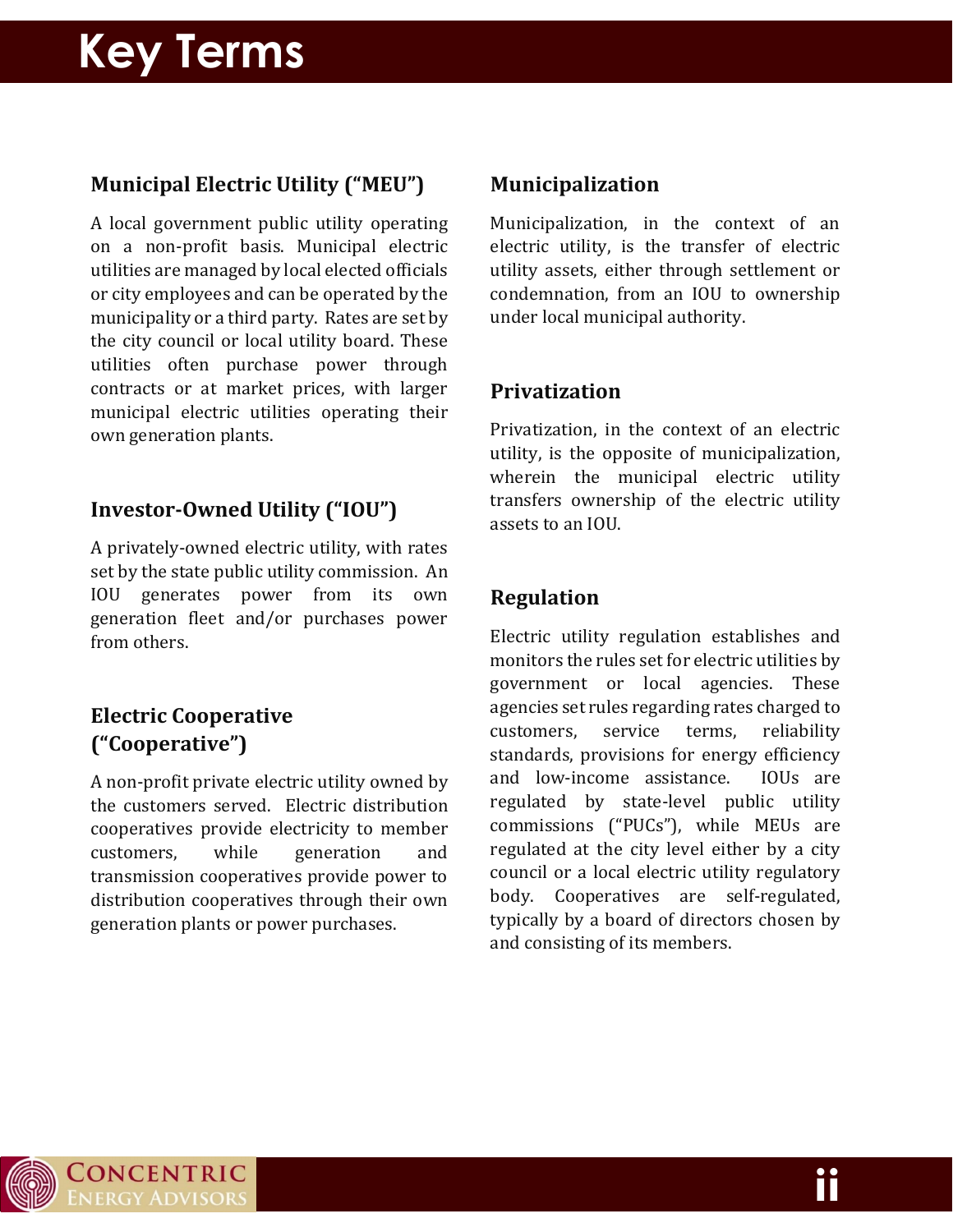#### **Introduction and Purpose**

<span id="page-3-0"></span>**There are numerous factors that drive communities to explore municipalization (***e.g***., local control of the electric system; support/accelerate green energy initiatives; dissatisfaction with existing IOU; lower rates; local economic stimulus). While some of these potential goals may be achieved, the possible future benefits of municipalization must be evaluated carefully. There have been several recent instances where municipalization has not met the expected goals of the community, and also instances in which municipal utility assets have been privatized. This white paper highlights many common issues that any community contemplating municipalization should consider.**

- The majority of the MEUs were established decades ago, often for the purpose of electrifying a new region, and were expanded over time. These legacy MEUs can have lower overall cost structures, than what is achieved through the acquisition of an established IOU electric distribution system through condemnation.
- Municipalization over the past couple of decades has been a challenge since 2000, over 60 communities have considered or are currently considering municipalization, and just 9 have municipalized, with 2 of those communities subsequently selling the electric utility back to the IOU.
- Differences in the underlying cost structure between IOUs and newly formed MEUs can affect the rates and available services to be provided by a MEU. For example, IOUs are often able to leverage economies of scale in operations to provide cost savings, address grid modernization efforts and cybersecurity threats, and have the ability to diversify risk across a broad customer base. Recent newly formed MEUs generally have not been able to achieve the scale or diversification that is achieved through IOU ownership to accomplish these efforts at a similar cost as the IOUs. In practice, MEUs are often unable to capitalize on economies of scale or to operate and manage the MEU at a similar cost structure, including the costs associated with storms and other one-time events, that can result in unanticipated rate increases borne entirely by the community.
- The lengthy process of municipalization can result in escalating acquisition and transaction costs, with the length of some efforts exceeding a decade. In addition, the actual costs of municipalization often exceed initial estimates, as acquisition costs for the system are refined throughout the municipalization process.
- The operation of a newly formed municipal electric utility faces significant challenges and incremental risks that can result in higher costs for customers.
- While one of the goals of municipalization is often local economic development, commercial and industrial customers' focus on reliability from IOU service may stymie the city's efforts to control the electric utility.
- As a result of these challenges, there have been many recent examples of MEUs opting to sell their electric assets back to IOUs, which then incorporate the community into the IOU service territory.
- The goals that drive municipalization can often be accomplished through more certain and less costly efforts than condemning the utility assets and forming a MEU.

**1**

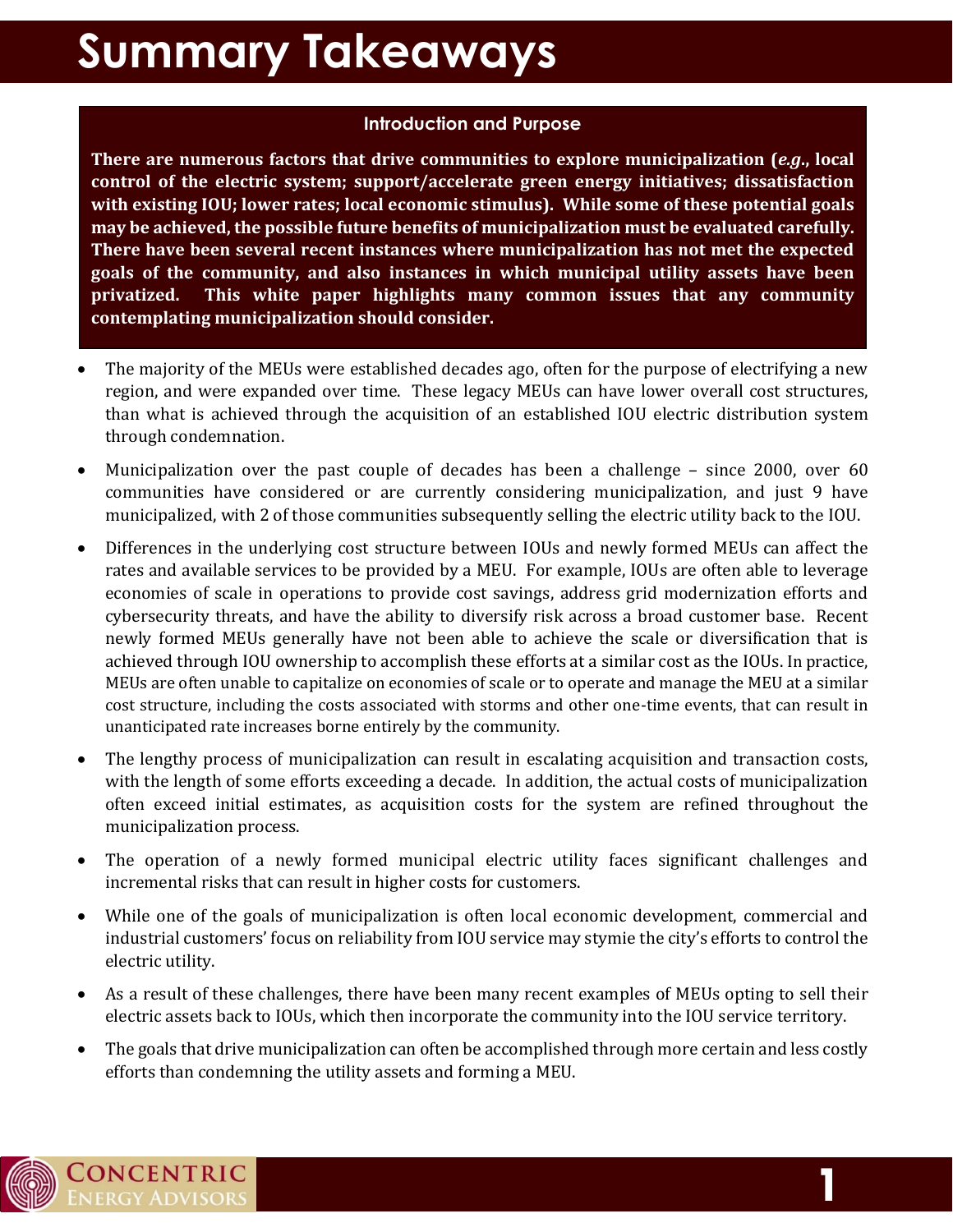## <span id="page-4-0"></span>**Utility Characteristics**

There are several differences between MEUs and IOUs that any community considering municipalization should be aware of:

### **50x** Average Size of an IOU versus MEU<br>The average size of MEUs which often serve a s The average size of MEUs, which often serve a small, local community, is much smaller

than that of the average IOU, at a factor of over 50 times by customer count. The average MEU in 2017 had approximately 9,200 customers as compared to approximately 500,000 customers for IOUs. As a result, large IOUs have the opportunity to benefit from economies of scale in power purchases and other utility expenditures. 1

### **Risk, Liability, and Oversight**

Operational and financial risks of MEUs are borne exclusively by municipal customers, whereas this risk is shared between IOU shareholders and IOU customers. In addition, IOUs are regulated by a state PUC, led by commissioners experienced in energy issues

and dedicated to regulating electricity rates, protecting customers, and ensuring that IOUs provide safe and reliable service that is consistent with industry standards. In contrast, in most cases the oversight of the MEU is at the city level, with rules and regulations set at the discretion of either the city council or a city-level electric utility governing body. Often city government lacks the expertise needed to expertly manage an electric utility. In cases where there is less oversight and experience in managing a complex electric utility system, the MEU model may result in increased risk, compared to IOUs, both in terms of cost and providing safe and reliable service. At the federal level, while the Federal Energy Regulatory Commission ("FERC") regulates certain services provided by IOUs, MEUs are specifically exempt from general FERC regulation, which removes another layer of expert oversight and protection.<sup>2</sup>

### **Grid Modernization and Security Concerns**

The electric industry is currently undergoing a transformation, driven by technological advances and customer demands to enhance grid reliability and resiliency, and to implement grid automation to allow for more granular control of resources, customer awareness and involvement in energy markets, and interconnection of renewable energy with grid resources. Due to the significant capital investment required for upgraded information and other

systems that are necessary to support these advancements, the economics of these programs are greatly improved when deployed to serve larger customer bases. IOUs around the country are focused on grid modernization efforts, particularly addressing sophisticated cybersecurity threats aimed at large-scale critical infrastructure. Grid modernization efforts require significant funds and a long-term commitment to technological and process improvements that a newly formed MEU may not be equipped to address, particularly after recently acquiring an electric distribution system.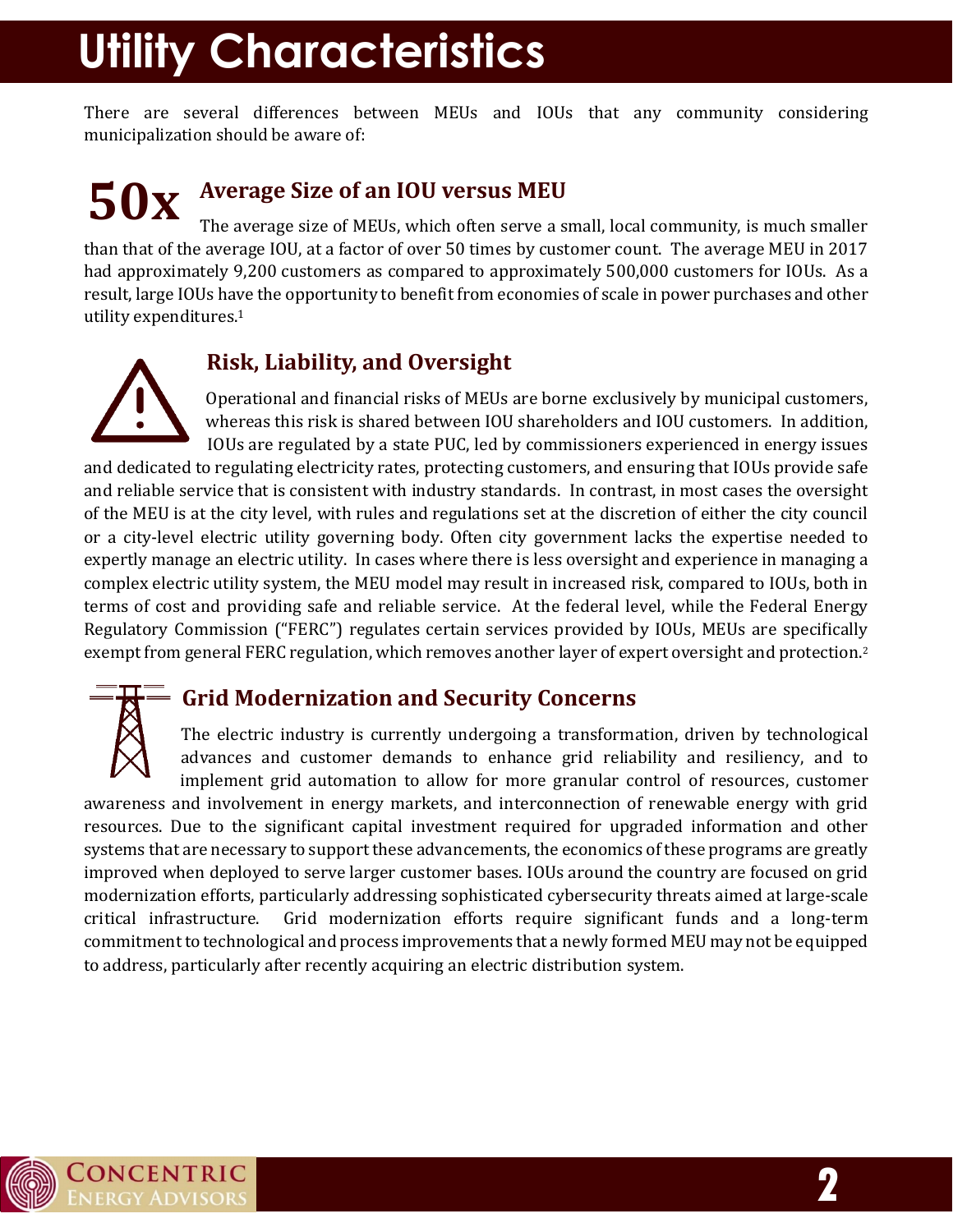### <span id="page-5-0"></span>**Perceived Benefits of Municipalization**

The impetus for considering municipalization varies by community but often centers around four key issues.



### **Local Control**

A municipality may desire local control of the provision of electricity, including the ability to select who supplies their power and/or operate the distribution system, the ability to establish oversight at the community level, and provide financial support to the local government. In addition, the community may see municipalization as a way to provide local employment and economic opportunities for residents.



### **Green Energy Supply**

A municipality may have the goal of obtaining a greener electricity supply than what is offered by the IOU or achieving greener supplies on a more accelerated basis than is planned by the IOU. While many states have renewable portfolio standards that provide state-level requirements on integrating renewable resources into the generation mix that IOUs must follow, some municipalities have renewable energy goals that go beyond these standards.



### **Dissatisfaction with Existing Utility**

Electric customers in a community may be dissatisfied with the existing utility supplier due to a variety of reasons, including price or perceived service/reliability issues. Proponents of municipalization may view it as the only solution to adequately address these perceived problems.

**Potential for Lower Rates through Municipal Utility Ownership** Communities may perceive that electricity prices will be lower with municipal ownership due to financing advantages or the potential to bypass costs incurred by the existing utility to provide service, including the return to the shareholders of the IOU.

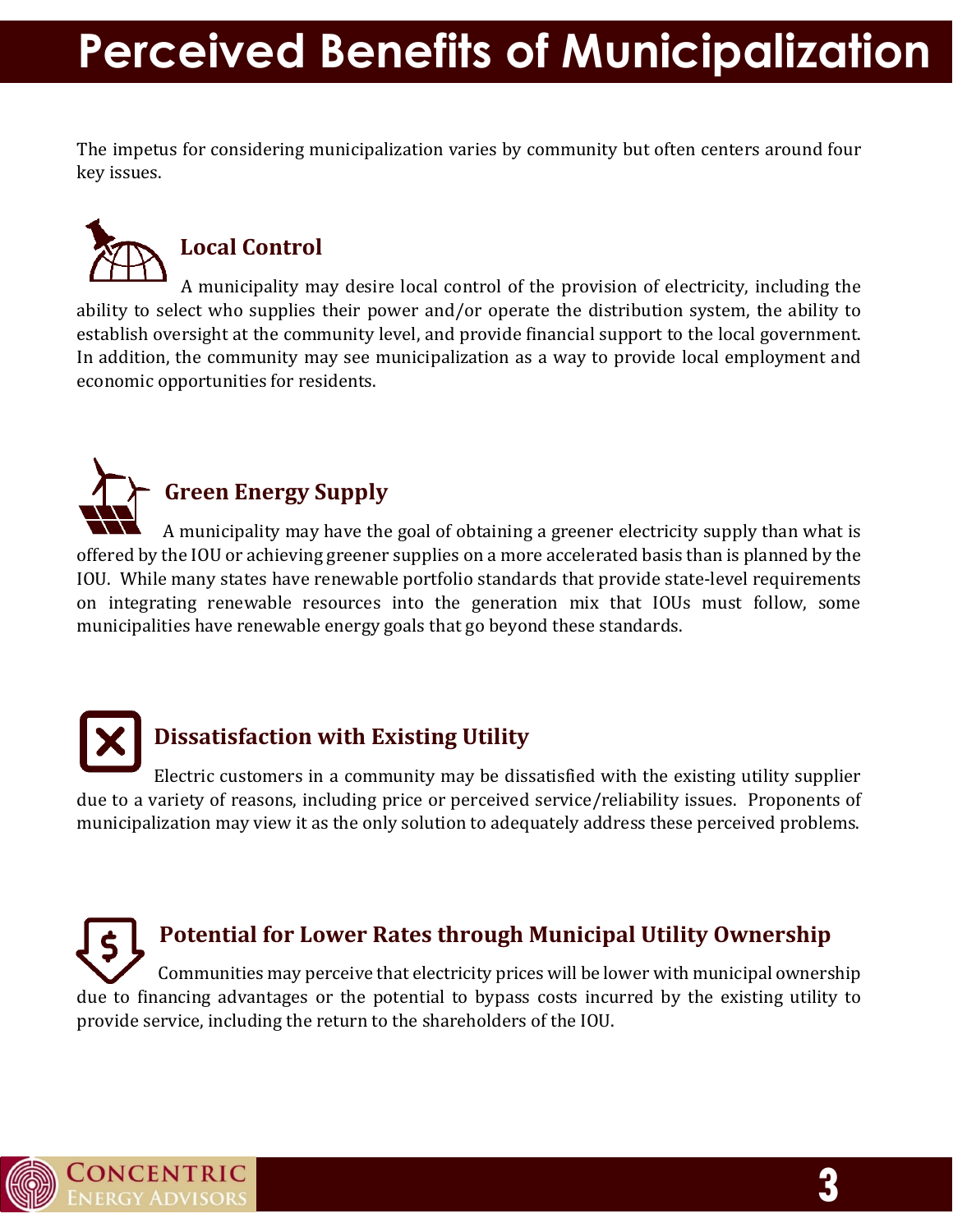### <span id="page-6-0"></span>**Realities of Municipalization**

Forming a MEU can be challenging, even when it is projected that there is a compelling economic and/or public benefits case to be made. A municipality is making a long-term decision to finance and acquire assets from the existing utility provider; assuming the obligations of providing safe, reliable, and affordable electric service for multiple classes of customers; and forming an organization and governance structure to manage and operate the utility. The municipality is not only committing to acquire existing utility assets, but to maintain those facilities according to national standards and to continue to make investments that support the services that residential and business customers expect.

Based on a review of the largest MEUs, the average age is approximately 85 years old,<sup>3</sup> and nearly all of the 2,200 MEUs and 900 cooperatives and in the U.S. were formed in the early 1900s. Many of these utilities were established to electrify new areas. Very rarely were these systems established through an acquisition of IOU electric assets. Conditions under which public power was established nearly 100 years ago no longer exist today. These systems were built slowly and expanded as the need for electric power increased, and in many instances, were able to take advantage of federally-subsidized power sources. Today, many communities have large electric distribution systems in place and electric demand has moderated or is declining. To create a new public power authority – at today's market prices – requires large amounts of capital to be raised and expended all at once.

Based on the utility municipalization efforts of various communities in the past two decades, the vast majority have ultimately not proceeded to acquire and manage the local utility system. Municipalization has been a challenge – since 2000, over 60 communities have or are currently considering municipalization, and just 9 have municipalized, with 2 communities subsequently returning to the IOU. Municipalizations fail to proceed for a variety of reasons, including lack of support from the voters in the community, rejection of proposals by a state regulatory commission, or the costs and time necessary to complete the effort greatly exceed original estimates.

Feasibility studies performed on behalf of municipalities frequently underestimate both the time and cost of completing municipalization efforts that do not have the cooperation of the existing utility service provider. The municipalization process often takes many years and considerable expense to navigate. Common issues that are faced in the process are identified below.

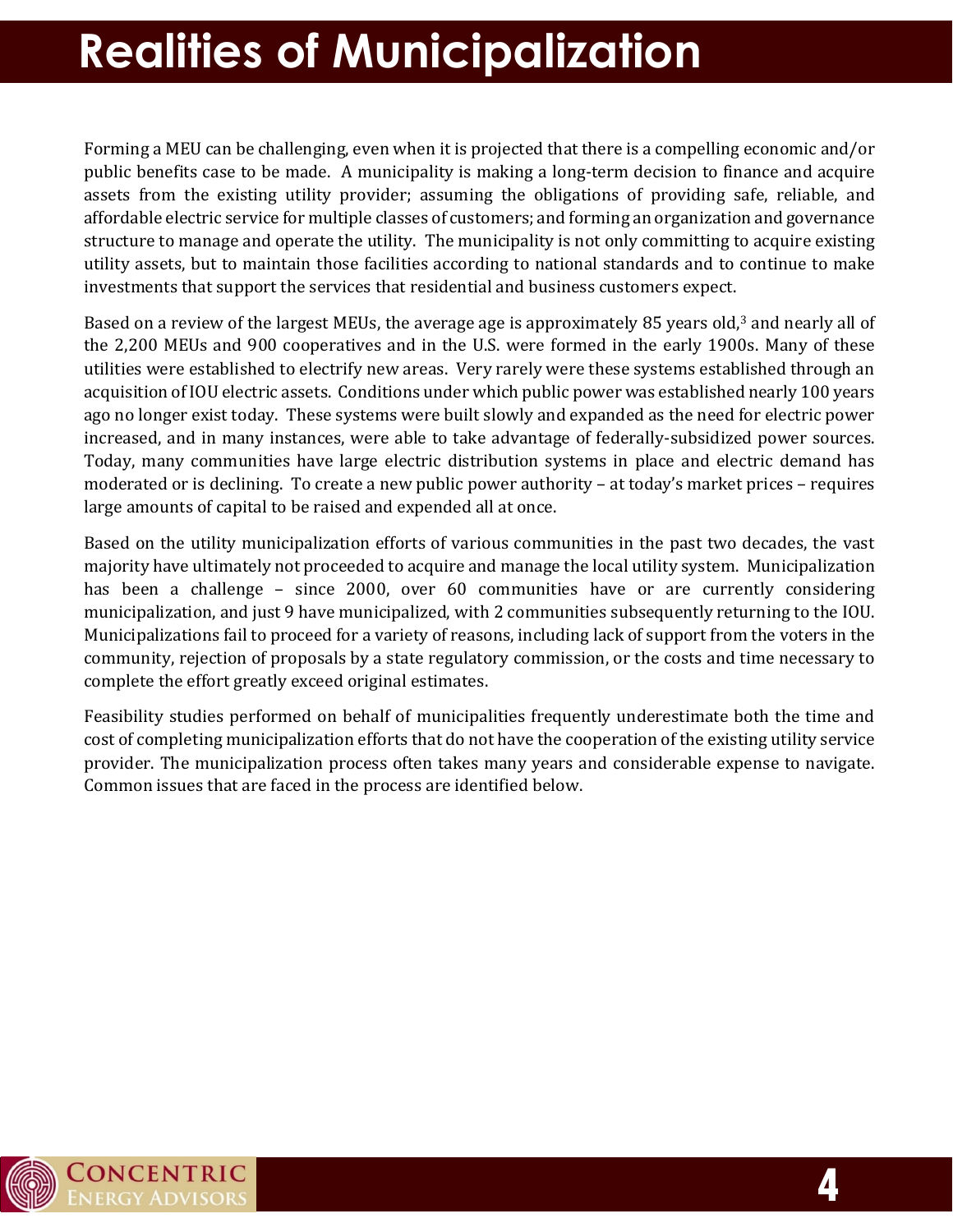### **Acquisition Cost Escalation** The costs to acquire the electric assets for a MEU can be significant and includes not only the costs to acquire the physical electric assets (*e.g*., utility poles; wires; fleet vehicles) subject to the municipalization, but also costs related to the transaction (summarized at the

right). In certain jurisdictions, the cost for a community to acquire the assets of an IOU can also include the need for the municipality to reimburse the utility for the value of the going concern in addition to the value of the assets.

The acquisition of an IOU's electric assets for the purposes of establishing a MEU is generally completed through a condemnation proceeding. Fair market value (*i.e*., an estimated market value reflecting a willing buyer and seller), not net book value (*i.e*., the original cost of the electric assets minus accumulated depreciation) of the assets to be acquired, has historically been the standard for the acquisition of utility property through condemnation. However, the total final value of the acquisition costs to be incurred by a community is highly uncertain, since many components are usually decided by a court, and other costs (*e.g*., transaction costs; startup costs) can escalate from initial estimates based on the complexity of the process. The increase in costs can have a significant effect on the perceived benefits of municipalization by serving to offset many of the forecasted rates reductions for customers.

### **Service Quality and Reliability**

MEUs must adhere to the same state and federal reliability standards to maintain service quality and safety, which involves significant expense. IOUs are

### **Acquisition Costs**

*Physical Assets*: The costs to acquire the IOU electric assets in service in the community at the fair market value.

*Stranded Costs*: Costs incurred by the IOU to serve the community that are no longer needed as a result of the municipalization (e.g., previously procured power to supply the departing municipal customers).

*Separation and Reintegration*: Costs to separate the MEU system from the IOU system and ensure that the IOU can provide the same level of safe and reliable service to its remaining customers that was delivered prior to the municipalization.

*Startup Costs*: One-time costs to begin operation as a municipal utility, either through the municipality (e.g., hiring employees, setting up a new office, setting up a new billing system) or contracting of a third party to operate the MEU.

*Transaction Costs*: The costs to execute a financial transaction to acquire an IOU's utility assets, including underwriting and debt issuance costs, as well as legal, engineering and consulting costs.

*Going Concern*: The additional value above the value of the assets that takes into consideration the lost value of the IOU's business that is not otherwise recovered in the transaction.

typically much larger with more sophisticated operations and access to resources to ensure reliable service. The costs associated with maintaining and restoring reliability associated with storms and other catastrophic one-time events is particularly a concern when such costs are borne by a single community as opposed to being spread over larger, more diverse service territories, as is the case with IOUs. In addition, municipalization efforts can face opposition from commercial and industrial customers focused on reliability concerns. For example, several entities expressed concern over municipalization efforts in the City of Boulder, Colorado, with IBM, which has a campus in the area, asking the Colorado PUC to dismiss the city's municipalization application.<sup>4</sup>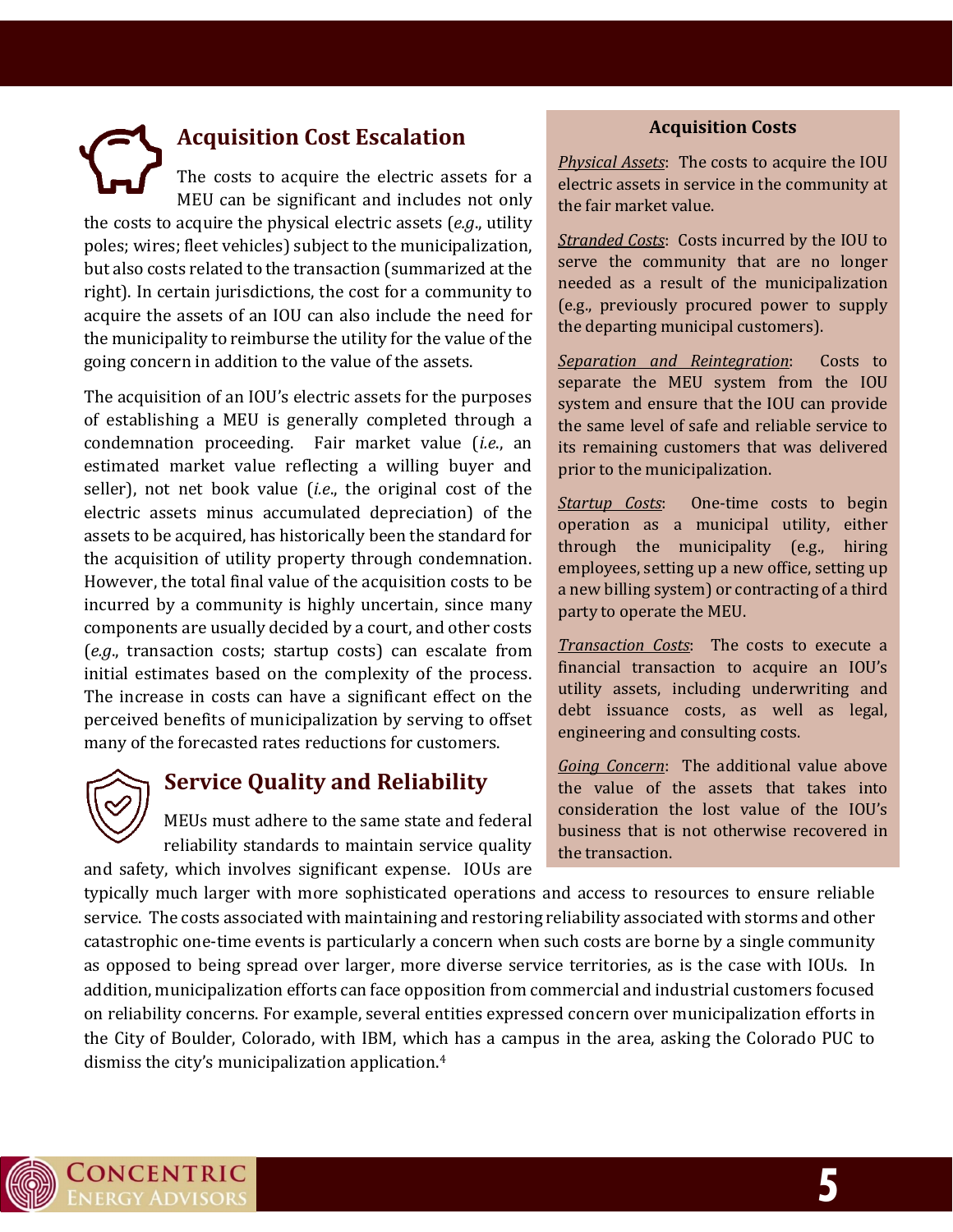**Ongoing Operating Cost Escalation** Ongoing costs to operate and maintain a MEU include power supply costs, operations and maintenance costs, debt service associated with the purchase of the electric system and subsequent required capital improvements, and the costs of energy efficiency and other programs to be offered by the MEU. On average, MEUs are typically smaller than an IOU, and as a result, MEUs may not be able to capitalize on the economies of scale like larger IOUs to lower their operating costs, and therefore rates for customers, and overcome the annual cost resulting from acquiring the system. Furthermore, newly formed MEUs may not have the depth of management capabilities to operate and oversee the utility operations as efficiently as the established IOU. In addition, larger IOUs have greater diversity in how/when customers consume electricity throughout the day and year that can result in less variable or "peaky" electric demand, which reduces grid operation costs. In contrast, with fewer customers and less diverse electric loads, the electric demand of a MEU can be more variable throughout the day and year and thus result in higher grid operation costs. Furthermore, having greater diversity in the supply of power can also manage risk and keep costs down; this can be done much more effectively by larger IOUs than by smaller MEUs. Lastly, increases in fixed operating costs that are not a function of the number of customers served or the amount of power sold can have a more material effect on the rates of a MEU relative to an IOU, since IOUs can spread the recovery of such costincreases across larger customer bases. As noted previously, these additional costs directly lead to increased rates for customers, thereby offsetting many of the anticipated rate reductions from the feasibility study.



### **Environmental Issues**

Thirty states have adopted renewable portfolio standards, while another eight states have adopted renewable energy goals. IOUs are obligated to follow state renewable energy targets, while MEUs are generally not subject to the state renewable requirements. Given their relative scale, stability, and access to capital, IOUs may provide for the quickest and most efficient way to reduce greenhouse gas emissions and increase renewable energy generation. Beyond renewable portfolio standards, IOUs are also building and procuring renewable energy due to customer demands and economics. IOUs have long track records of financial stability, which can help them provide renewables at low cost and at significant scale, unlike a much smaller, newly established MEU. For example, various parties, including renewable developers and environmental groups, have emphasized the importance of large credit-worthy utilities in California in order for the state to meet its aggressive climate goals.<sup>5</sup>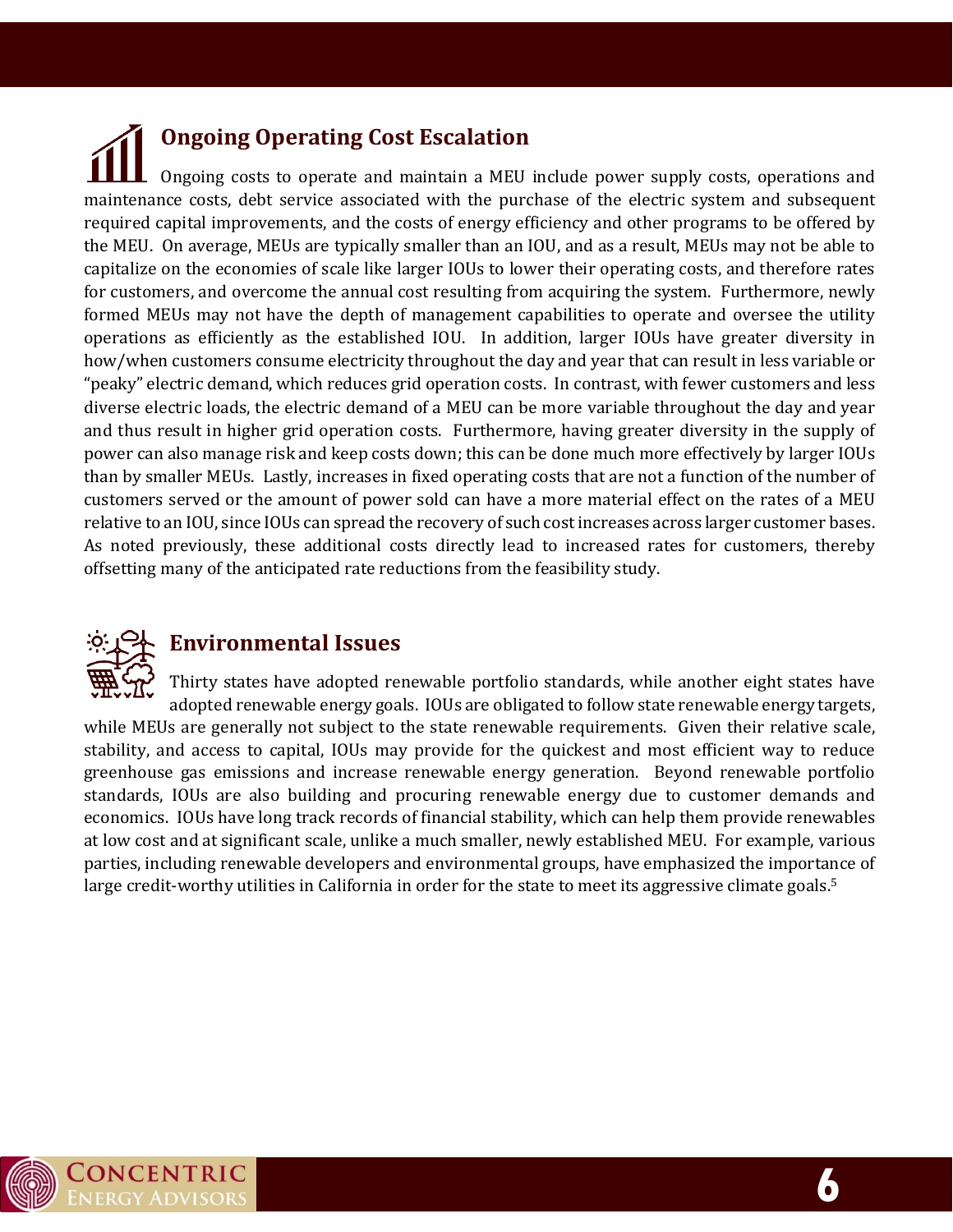### **Lengthy Process**

An extended process to municipalize can increase uncertainty and cause acquisition costs to escalate significantly. Municipalization can take years, and in certain cases has taken over a decade. Protracted processes inflate legal and other costs related to the transaction. The initial step of municipalization often involves the community commissioning a feasibility study to assess the technical, legal, and economic potential of municipalization, including a comparison of future costs and rates between a newly created MEU versus the existing IOU. These preliminary studies, which can have multiple phases, often exceed \$100,000. The municipality then typically puts the decision as to whether to municipalize before the voters in a regular or special election, though the process, and thus timeline, varies by jurisdiction. 6

If the voters support the decision to proceed with acquiring the IOU assets, the process typically involves significant discussions and negotiations between a municipality and the IOU, in an attempt to find a mutually agreeable solution and establish just compensation. In cases where the parties cannot agree on the value of the electric assets (which is often the case), the stranded costs, or the reintegration costs, a legal proceeding results wherein the municipality seeks to condemn the IOU's assets that it is seeking to own and operate. In addition to the court determination on condemnation, the process can require a state PUC's approval. Both the condemnation process and PUC approval process involve additional time, uncertainty and expense to be incurred by the municipality, including legal, consulting and engineering fees.

Assuming the legality of the acquisition and just compensation are resolved and condemnation of the IOU's assets proceeds, the community prepares to assume responsibility for management and operation of the utility. This process can take a year or more to establish the necessary contracts, properly staff the new municipal utility, establish a governance process for the new utility, and prepare for day-to-day operations and planning.



**7**

The timeline below shows key steps throughout a typical municipalization process.

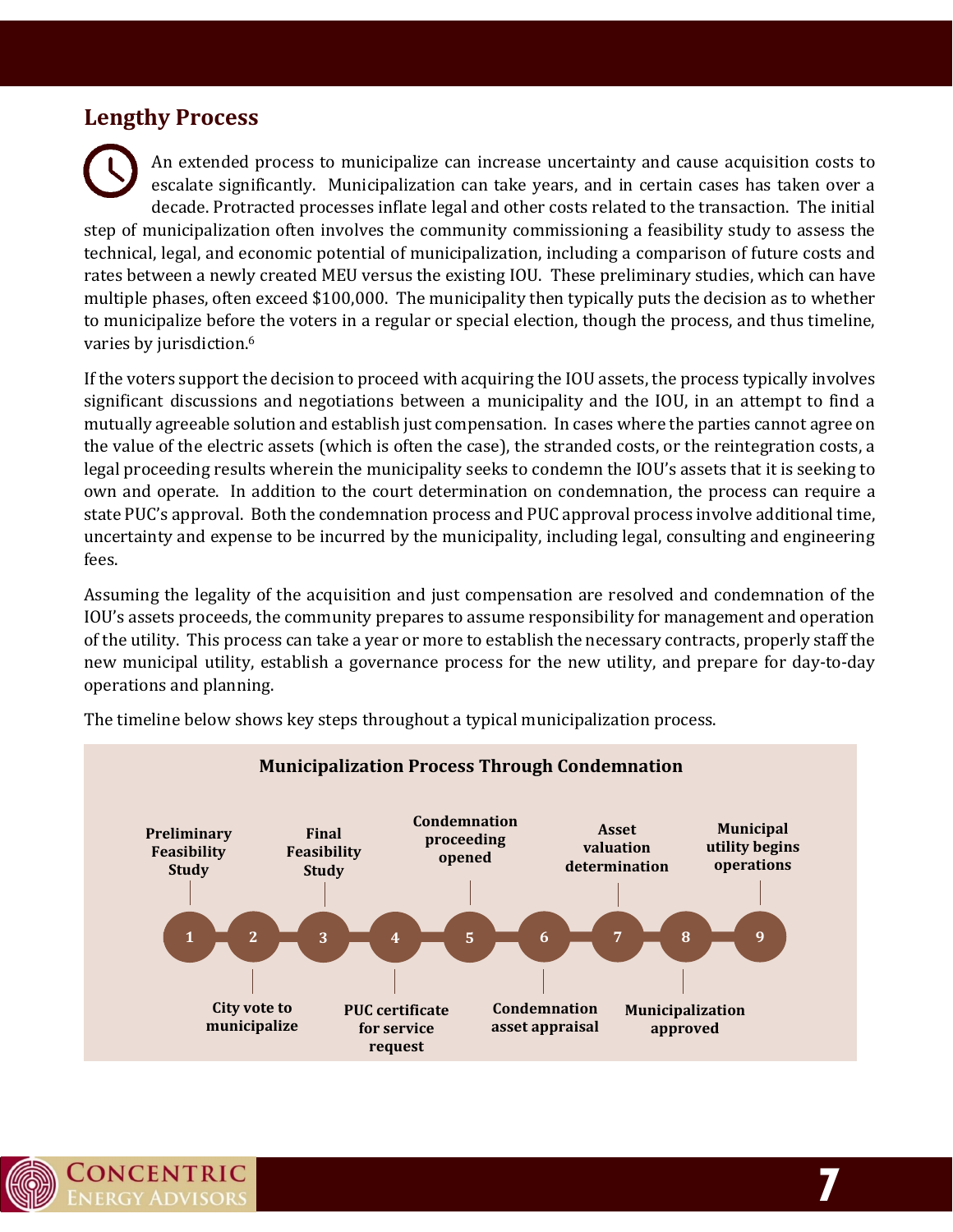### <span id="page-10-0"></span>**Recent Privatization Cases**

As a result of the challenges associated with operating and maintaining a MEU, there have been several cases of privatizing MEU assets (*i.e.*, the sale of municipal assets to IOUs) since 2000. The table below summarizes the MEUs that have recently sold their assets to IOUs.

| <b>Utility</b>                        | <b>Municipality</b>     | <b>Municipalization</b><br>Year | <b>Privatization</b><br>Year |
|---------------------------------------|-------------------------|---------------------------------|------------------------------|
| American Electric Power Company, Inc. | Elk City, OK            | 2004                            | 2010                         |
| Indiana Michigan Power Company        | City of Fort Wayne, IN  | Pre-2000                        | 2011                         |
| Central Vermont Public Service Corp.  | Readsboro, VT           | Pre-2000                        | 2011                         |
| Pacific Gas & Electric Company        | Hercules, CA            | 2002                            | 2014                         |
| <b>Rocky Mountain Power</b>           | Eagle Mountain City, UT | $Pre-2000$                      | 2015                         |
| Florida Power & Light Co.             | Vero Beach, FL          | Pre-2000                        | 2018                         |

#### **Recent Electric Utility Privatization Activity**



### **ELK CITY, OK**

Fuel rate increases in Elk City spurred a municipalization effort that began in 2002. The initial effort failed a vote in December 2002, but a small portion of the community was later municipalized in 2004, taking ownership of the assets that served eight customers from Public Service Company of Oklahoma ("PSO"). However, the city's efforts to stabilize electricity prices under municipal ownership proved difficult, and Elk City issued a request for proposals in May 2009 for the sale of its municipal electric system. Elk City chose PSO's proposal in July 2009 and the sale was completed in February 2010 with PSO acquiring a total of 69 customers through the privatization.<sup>7</sup>

### **CITY OF FORT WAYNE, IN**

Since the 1970s, Indiana Michigan Power Company ("IMPC") had leased the electric distribution assets in the City of Fort Wayne. In 2010, the parties were considering renewal of the lease or full ownership by either the city or IMPC. After months of negotiations, the city and IMPC signed an agreement for the IOU to take control of the electric system, citing an end to expensive litigation as a key benefit of the agreement.

IMPC agreed to pay the city \$5 million upfront and \$34.2 million spread over multiple years, and the transfer was completed in 2011. A significant driver for the sale was that the city would gain access to the City Light Trust Fund, established over 35 years earlier with an approximate value of \$36 million, as well as an overfunded pension obligation of \$700,000. In addition, IMPC paid \$39 million over 15 years to the city for its electric distribution assets. This privatization example highlights the often conflicting priorities faced by cities with MEUs. In the end, the city determined funds were best spent elsewhere than on continuing service through its MEU.8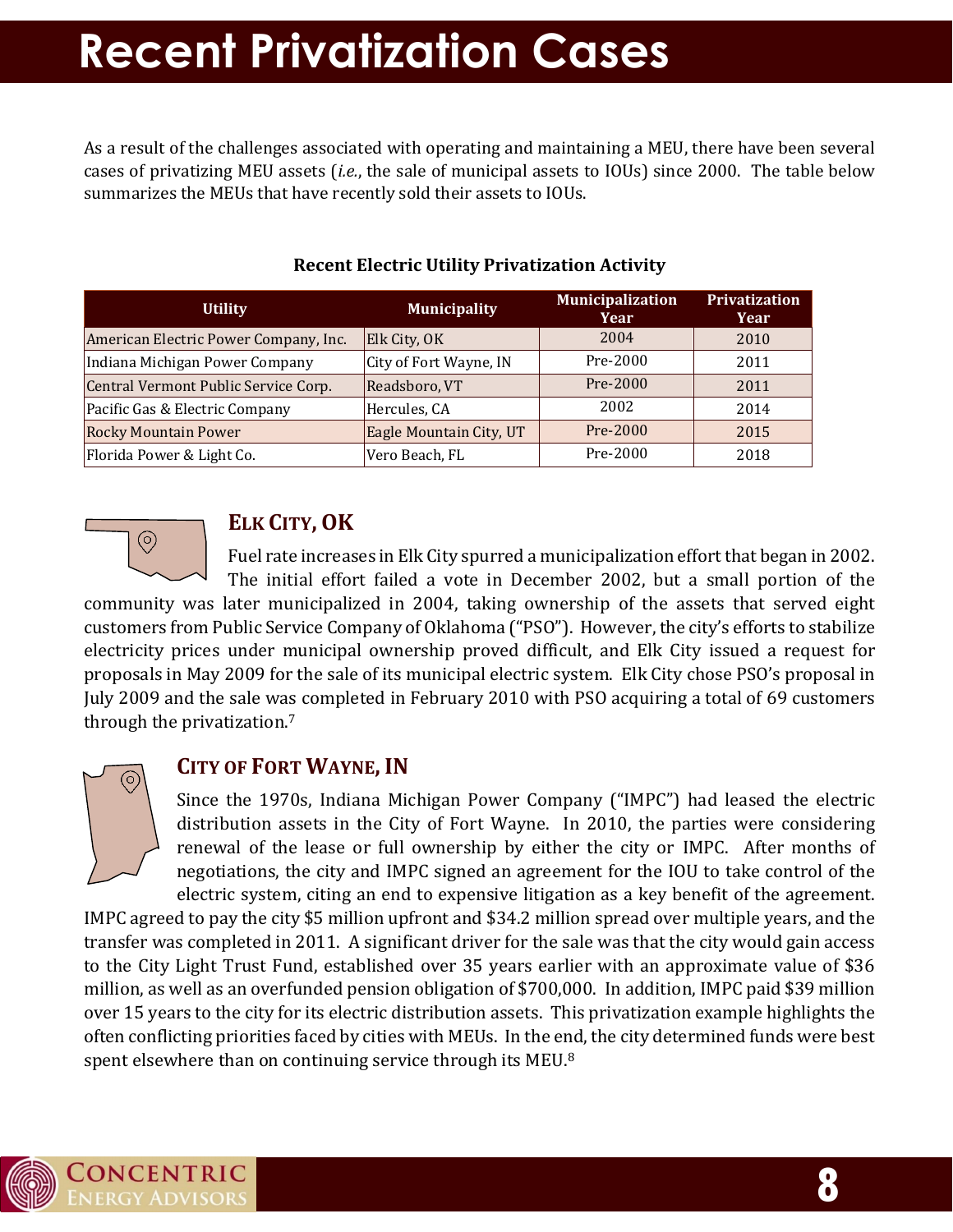

### **READSBORO, VT**

The Readsboro MEU experienced significant rate increases in the late 2000s, which resulted in the municipal utility ultimately putting the utility up for sale. Prior to the sale, the city had voted three times on whether to sell the electric utility assets. The municipality's electric distribution assets were sold in 2011 to Central Vermont Public Service Corporation ("CVPS") in an

effort to reduce rates. The proceeds from the sale to CVPS were to be used by the municipality for power restoration costs resulting from an ice storm, with the remaining balance available for town use.

As shown in the chart at the right, the Readsboro MEU governing body approved several large increases in rates prior to the sale of its assets. In 2007, the Readsboro MEU received a 22% rate increase (after requesting a nearly 27% increase) and a 31% increase again in 2009. Readsboro's rate increases were largely to update accounting procedures and cover capital improvements. In comparison, CVPS's rates increased by just over 2% in 2007 and by 6% in 2010.

Despite the rate increases, the MEU still reported negative net utility operating income on a percustomer basis, indicating that the MEU's costs still exceeded revenue on a per-customer basis. As shown in the chart at the right, Readsboro's operating income loss reached \$284/customer in 2009. If the MEU had not been sold, the municipality was expecting a further 28% rate increase to make up for operating losses. This financial instability contrasts with the stable operating income per customer achieved by CVPS (approximately \$120-\$140/customer) during this same period.<sup>9</sup>



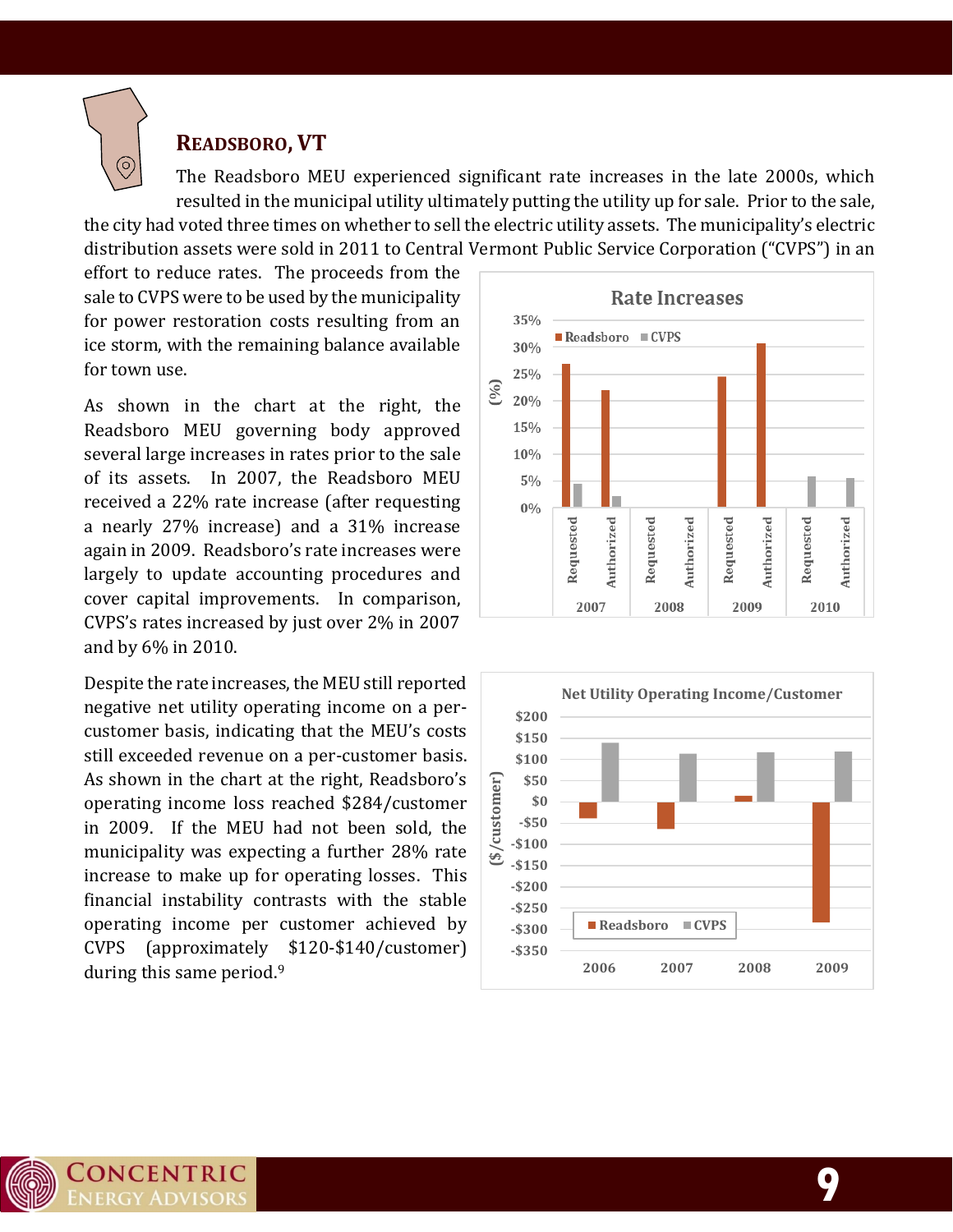### **HERCULES, CA**

In 2002, Hercules municipalized the electric assets of Pacific Gas and Electric Company ("PG&E") citing the opportunity to increase revenue. Once completed, the city began purchasing wholesale power at market prices, promising customers that it would be able to do so at competitive rates while making profits that would flow to the general fund; however, the scenario was based on assumptions of growth in Hercules that did not

materialize. Instead, operating expenses greatly outweighed revenues and the city was forced to continually subsidize the MEU from the city's general fund. The city also had difficulty with its utility investments, having canceled a planned substation that cost customers millions. Around the same time, Standard & Poor's downgraded two of the city's bonds to junk or near-junk and placed the city on credit watch negative. In June 2012, due to cost escalation and the operational losses that increased MEU customer rates, a measure to sell the municipal utility was approved by 77% of voters. The electric distribution system was subsequently sold back to PG&E in 2014, with the accumulated capital and operating losses just through 2011 estimated to be \$9 million.<sup>10</sup>

# $\rm (o)$

### **EAGLE MOUNTAIN CITY, UT**

In November 2014, citizens in Eagle Mountain City voted to sell the electric and gas MEUs, a transaction that had been in negotiations for nearly a year. The city had concerns surrounding its debt from establishing the MEUs and saw proceeds from the sale as a way to reduce current and future debt and enhance the potential for rate

**10**

stability through increased efficiencies associated with larger IOU ownership and operations. In 2015, Eagle Mountain City sold its electric system to Rocky Mountain Power and sold its gas system to Questar Gas.11

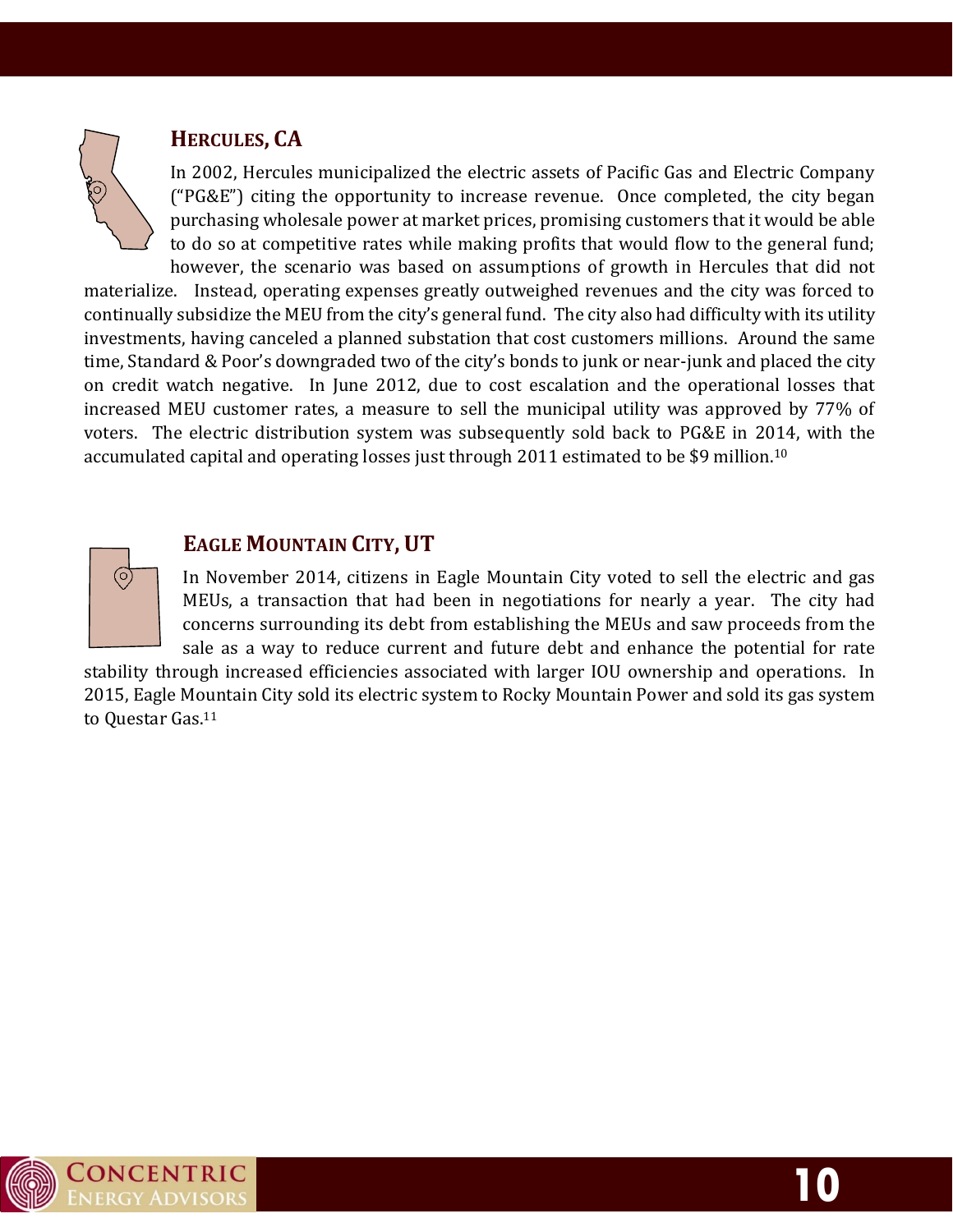

### **VERO BEACH, FL**

Vero Beach had owned and operated its MEU since 1919. In 2009, a complaint filed against Vero Beach expressed concerns over the MEU's rates, use of electric utility

funds, and customer representation. At that time, driven by poor management decisions, the MEU's residential rates were approximately 20-30% higher than comparable electric rates of Florida Power & Light ("FPL"), a neighboring IOU. 12

Two of the reasons the complaint cited for rate increases were that the city had not conducted a rate and service study since 1991, and the city was relying on the electric utility as significant source of revenue to the general fund. The complaint noted that contributions from the MEU represented over half the city's entire budget. In addition, the MEU was also criticized for failing to offer energy conservation incentives that were offered by the IOU, and for failing to build up a monetary reserve for future emergencies. A major point of tension was the fact that around 60% of the MEU's customers lived outside the municipal borders, which was the largest proportion of customers outside the city limits for all municipal utilities in Florida. As a result, these customers felt they were not able to participate in and challenge utility decision making. While there were multiple legislative attempts to address this issue, all of them failed.<sup>13</sup>

The sustained higher rates and resulting customer complaints prompted the city to pursue privatization. After almost a decade of effort, Vero Beach completed the privatization of its municipal electric utility in 2018, selling the MEU to FPL.

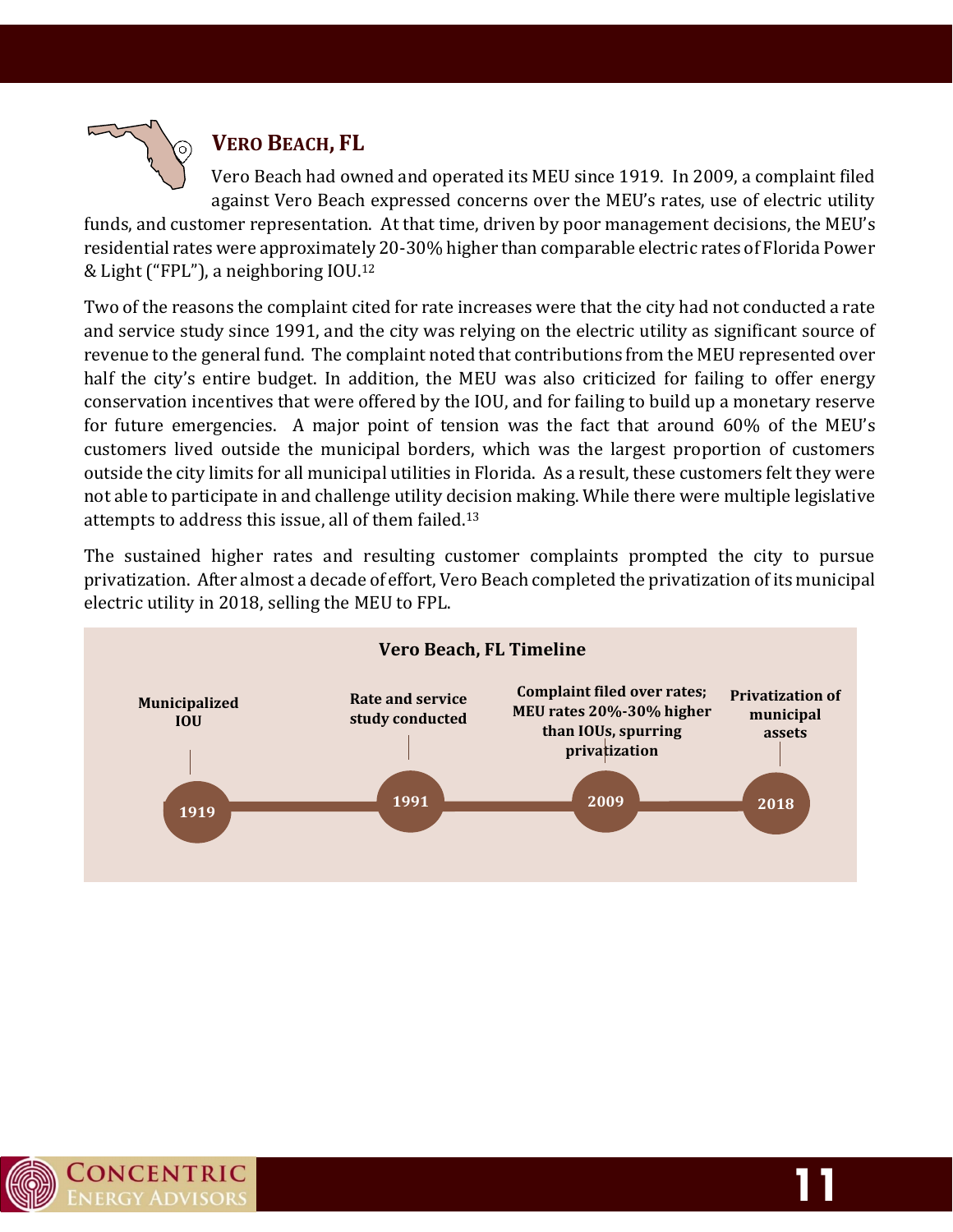## <span id="page-14-0"></span>**Examples of Municipalization Issues**

The following are case studies illustrating the risks associated with municipalization:

- Long Island, NY Asset Mismanagement
- Jefferson County, WA Cost Escalation
- Boulder, CO Protracted Municipalization Process
- Jacksonville, FL Changing Energy Landscape



### **LONG ISLAND, NY – ASSET MISMANAGEMENT**

Long Island Power Authority ("LIPA") was originally created under the Long Island Power Act in 1985 as a state subdivision, and it owns electric transmission and distribution systems along Long Island and the Rockaways, a portion of New York City.

In 1998, LIPA issued nearly \$7 billion in bonds to finance acquisition of the transmission and distribution system of the former Long Island Lighting Company ("LILCO") and refinance portions of its debt, including costs associated with the Shoreham Nuclear Power Project, which was completed but never began commercial operations.

However, by the mid-2000s, LIPA's debt costs became onerous, resulting in the need for several financial restructuring efforts. In 2014, LIPA reported total debt of \$7.6 billion (up 11% over 2010), with projections of \$8 billion by 2018. In addition to its substantial debt load, between 2006 and 2012, storm costs (excluding Superstorm Sandy costs) exceeded annual budgets by an average of 239%. These increased costs resulted in higher electric rates.<sup>14</sup>

A report filed by the New York State Comptroller found that LIPA's average residential retail rate in 2013 was 22% higher than the New York median, and 78% above the national median. LIPA's commercial retail prices were even higher at 92% above the national median. <sup>15</sup>

In 2013, the state enacted legislation to stabilize rates, improve service, and improve accountability at LIPA. In 2014, after significant cost escalation, asset mismanagement and reliability issues, LIPA was required to select a local IOU to manage its electric system, choosing Public Service Enterprise Group ("PSEG"). Since PSEG began managing LIPA's assets, customer service has improved significantly, and PSEG has also made record-level system improvements on the system, including 700 miles of distribution lines rebuilt to improve reliability.16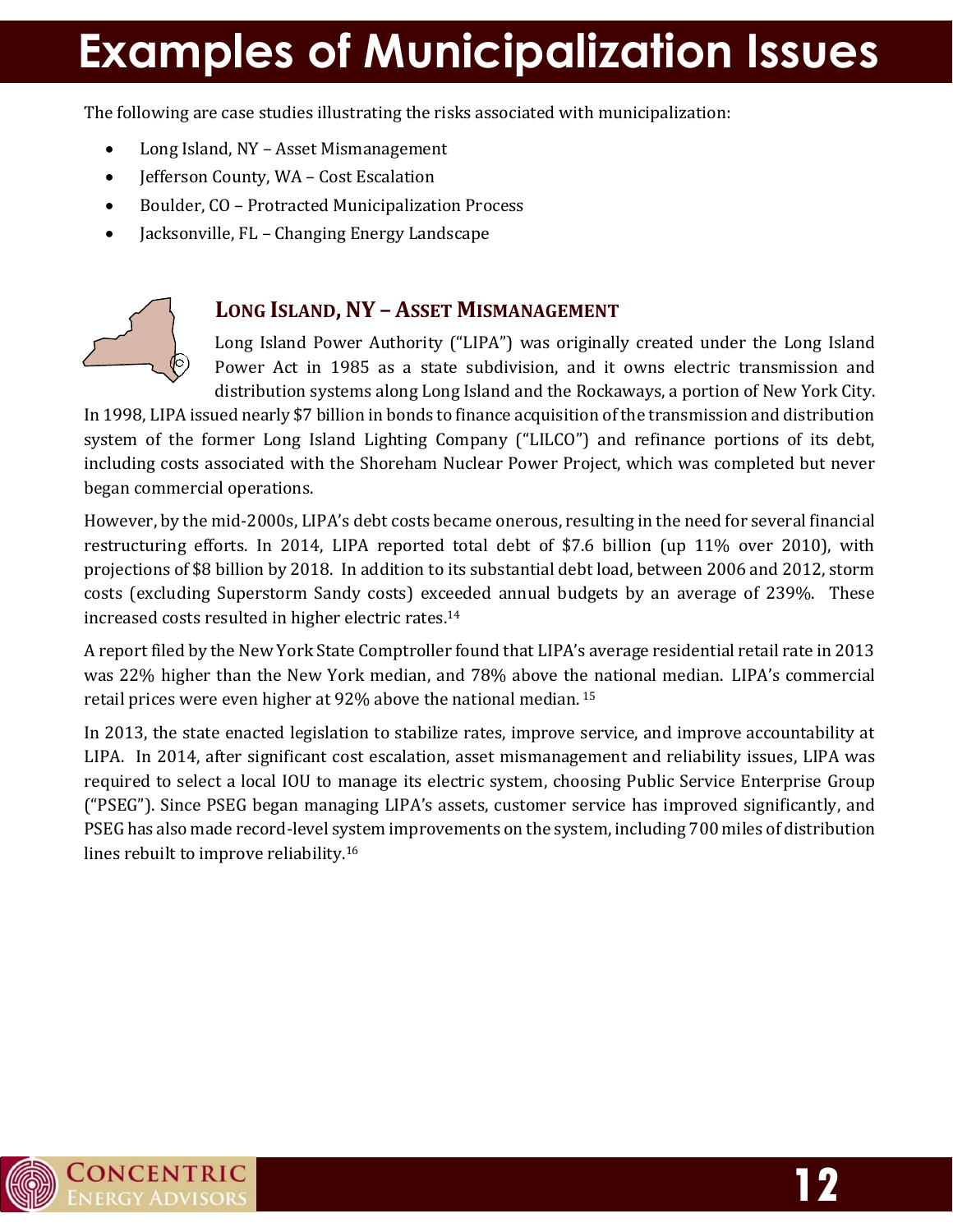

### **JEFFERSON COUNTY, WA – COST ESCALATION**

In 2008, driven by the desire to obtain local control over its electric service, Jefferson

County Public Utility District No. 1 ("JPUD") initiated a municipalization process to acquire the electric distribution assets of Puget Sound Energy ("PSE"). As part of the process, JPUD contracted for a preliminary feasibility study of an electric system acquisition. The feasibility study provided a 10-year comparison of the projected cost of continued electric service with PSE and the projected cost of service for a PUD. The study estimated that JPUD would be able to acquire PSE's assets for JPUD contracted a feasibility study for the purchase of PSE's electric distribution assets, valuing them at approximately \$47 million – which was less than half of the final acquisition cost of over \$100 million (excluding startup costs).

\$47.2 million, with total financing requirements of \$66 million including initial acquisition costs, separation, start-up and legal costs, working capital and financing expenses. The study concluded that JPUD could provide service beginning in 2011 at rates that were slightly higher than PSE's rates for the first three years of operation, but that rates would decrease noticeably in the fourth year, when low-cost power from Bonneville Power Authority ("BPA") became available. The study further noted that the acquisition would result in lower rates for PUD electric service in all ten years of the study if the acquisition year was assumed to line up more closely with the BPA power supply and if the parties relied on "more realistic" acquisition costs for the PSE assets and different financing assumptions.<sup>17</sup>

JPUD acquired the electric distribution assets of PSE in 2013 through a negotiated sale agreement, approximately five years after the acquisition was originally approved by the electorate. The sale price was \$109.3 million, or approximately 2.3 times the projection in the feasibility study. In addition, actual operating costs and resulting electricity rates under JPUD operation have been higher than projected, altering JPUD's rates relative to PSE as originally estimated in the feasibility analysis. While JPUD was successful in securing power from BPA, its retail electric distribution rates currently exceed the rates charged by PSE. JPUD's initial rates for the 2013–2016 period remained comparable with PSE's 2013 rates. However, PSE increased rates an average of 1.4% per year over the past five years, while JPUD increased rates twice in 2017 totaling 6.6%, and increased rates again by 4.8% in 2018.<sup>18</sup>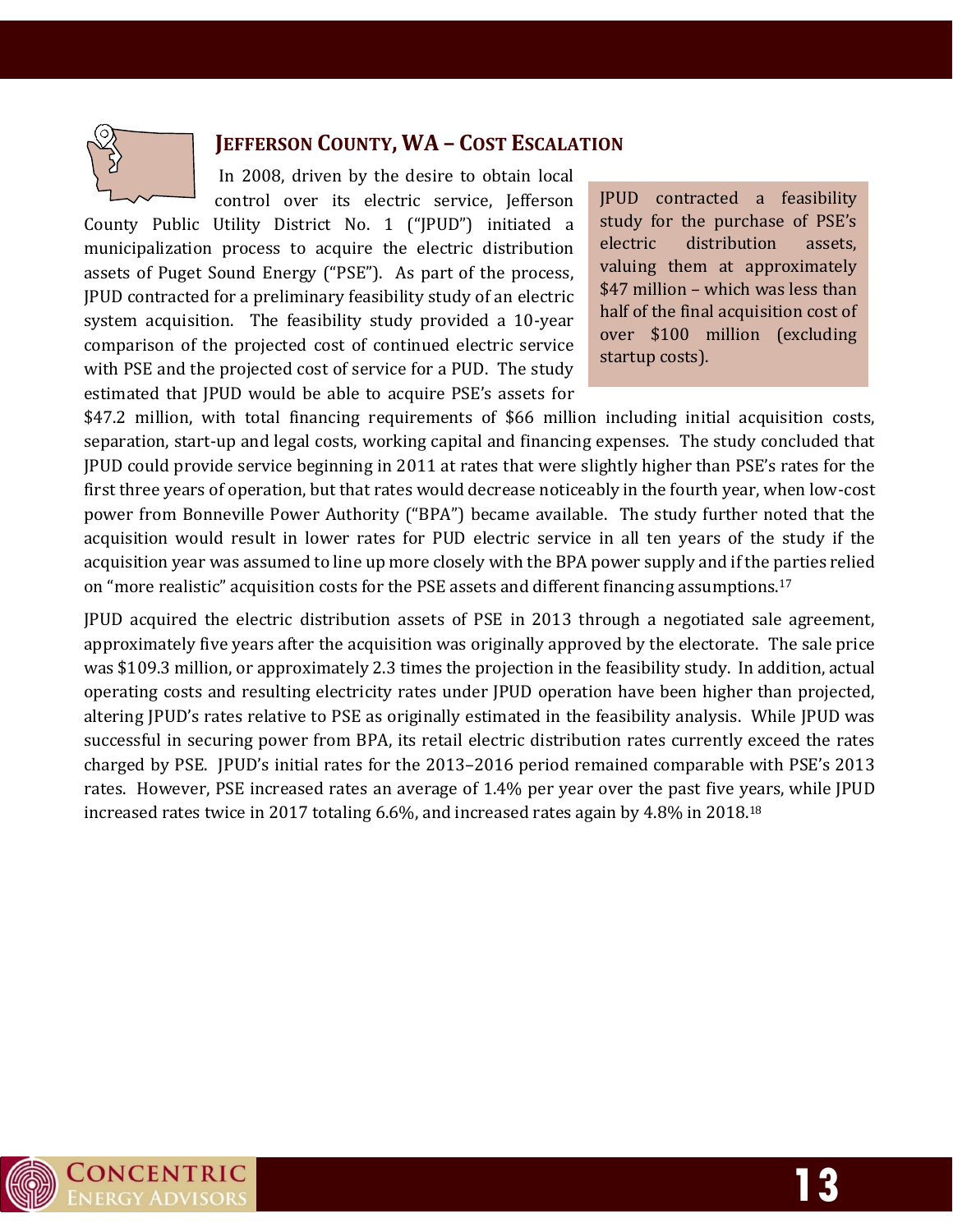

### **BOULDER, CO – PROTRACTED MUNICIPALIZATION PROCESS**

Boulder's municipalization efforts to acquire the distribution system of Xcel Energy ("Xcel") within the city started about a decade and a half ago and remain unresolved. The city currently has an expected municipal utility start date of 2024, though after

nearly 15 years and significant legal expenses to date, buyout costs remain uncertain.

Boulder's estimated costs to acquire the Xcel electric utility assets have escalated considerably throughout the process, rising from less than \$140 million in the 2005 preliminary feasibility study to between \$300 and \$337 million by current estimates depending on the range of separation costs to be incurred. Furthermore, the 2018 cost estimates do not include costs for stranded investments, originally estimated at \$26 million (in 2018 dollars). While the city and Xcel remain far from determining acquisition costs for the system, Xcel and the city estimate buyout costs could reach \$900 million. 19

Given the protracted negotiation period and ongoing court battles, estimates for legal costs alone have

risen dramatically over the past several years. Whereas the city's 2005 preliminary feasibility study did not estimate legal fees, the city's 2011 final feasibility study included \$3 million in legal fees. However, as of March 2019, Boulder had already incurred \$20 million in costs associated with its municipalization efforts, and city voters had approved another \$17 million to be spent over the next five years, for a total of \$35 million by 2022.<sup>20</sup>



#### **Renewables Plan**

Boulder's municipalization efforts were primarily driven by the goal of achieving more renewable power supply than was offered by Xcel at that time. However, as a result of the lengthy legal process, significant changes in the energy landscape have occurred since the start of the effort, primarily regarding renewables. In December 2018, Xcel announced a goal, which was codified in Colorado legislation in June 2019, of 100% zero-carbon electricity by 2050, including adding an additional 1,100 MW wind, 700 MW solar, and 275 MW storage, with a goal of 53% renewables by 2026. Xcel's Clean Energy Plan includes wind priced at \$11-\$18/MWh, solar at \$23-\$27/MWh, and solar plus storage at \$30-\$32/MWh. Thus, significant costs have been borne by Boulder for a goal that is now being pursued by the existing utility at a more cost-effective scale.<sup>21</sup>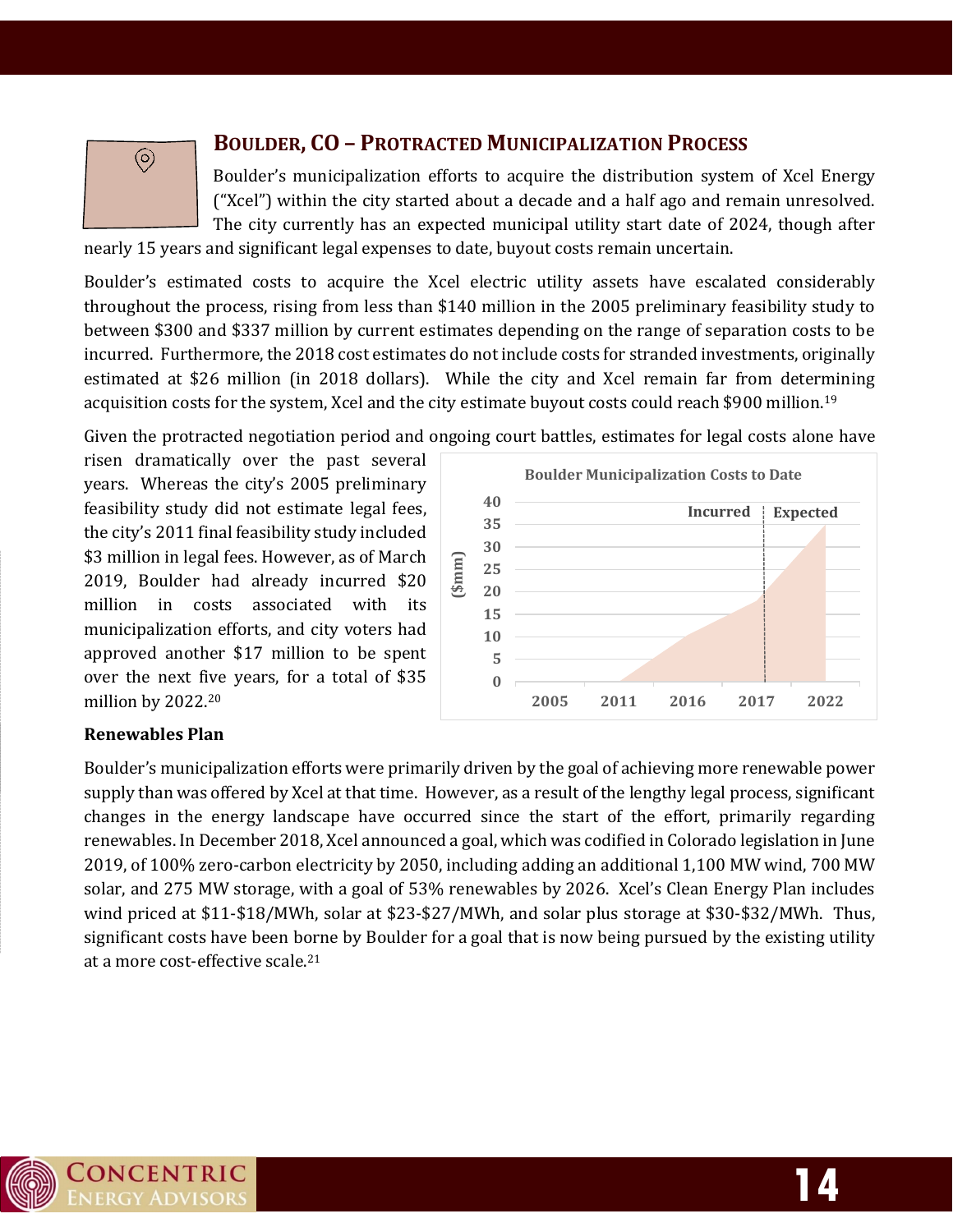

### **JACKSONVILLE, FL – CHANGING ENERGY LANDSCAPE**

Jacksonville Electric Authority ("JEA") is the current MEU for Jacksonville, Florida, but is currently exploring options to privatize its system. The decision is based on low sales

driven by efficiency gains and distributed generation, which has led to rate increases, with more expected in the future.

In November 2017, a member of the JEA Board of Directors originally suggested considering privatization, but progress on the matter paused for most of 2018 due to executive turnover. In May 2019, JEA staff warned the Board of Directors of lower sales and noted that pursuing privatization would be the best way to avoid layoffs and rate increases. According to the presentation, JEA could face a \$2.3 billion cash gap in 2030. In order to address this gap, JEA would need to increase rates by 52%, or increase rates by 40% and eliminate contributions to the city. The utility would likely also need to lay off a significant portion of its staff.

*"Critical, industry-wide challenges such as revenue loss driven by energy efficiency and distributed energy resources, new disruptive technologies and competitors, when combined with JEA's current government constraints, make it impossible for the utility to optimally address changing customer demands and capitalize on the forces that are reshaping the industry today to create value"* **– JEA.**

Source: JEA. "Florida's Largest Municipally-Owned Utility Formally Launches Competitive and Open Solicitation Process to Transform Northeast Florida." August 2, 2019. Available [here.](https://www.jea.com/About/Media_Relations/2019_08_02_Invitation_to_Negotiate_ITN_127-19_for_Strategic_Alternatives/) 

The cash gap was caused in part by increasing operating expenses and decreasing revenues.<sup>22</sup>

JEA underestimated the effect of energy efficiency and other trends on its business. Specifically, the utility experienced flat to declining growth between 2007 and 2017 largely due to energy efficiency savings. The shortfall in JEA's revenue projections was \$1.4 billion in free cash flow. Additionally, JEA's contributions to the city would have been \$80 million per year higher under original forecasts.

Distributed generation is also poised to continue to affect the utility, as JEA is currently losing more than \$2.5 million in annual net income to distributed generation, and further disruption is expected as customer-owned distributed generation plus storage is projected to be at cost parity with

**Energy efficiency gains account for the bulk ofJEA's reduction in sales, resulting in \$1.4 billion in lost free cash flow between 2007-2017.**

JEA's generation by 2025. JEA has increased rates 71% since 2006 and has eliminated 407 jobs in response to these trends. 23

A formal process to solicit interest in the privatization of JEA was launched on August 5, 2019. JEA is looking for potential buyers to demonstrate how they will embrace industry changes, add new revenue streams, and "future-proof" the business. Proposals are due by September 30, 2019, with negotiations slated to start mid-October 2019. 24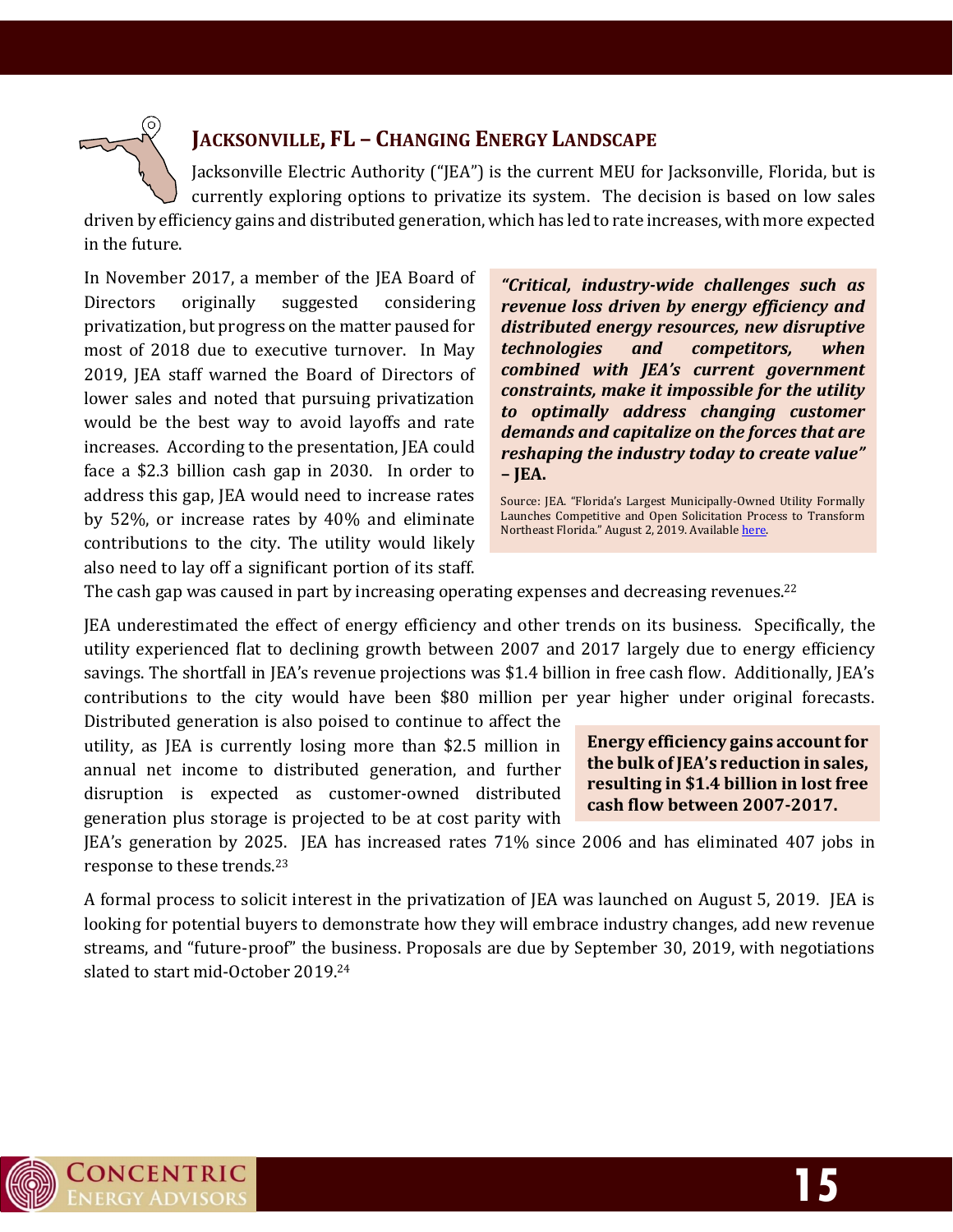### **Ann E. Bulkley**

Senior Vice President Email: [ABulkley@CEAdvisors.com](mailto:ABulkley@CEAdvisors.com)

Ms. Bulkley is a certified general appraiser with expertise in the valuation of utility property. Ms. Bulkley has worked on acquisition teams with investors seeking to acquire utility assets, providing valuation services including an understanding of regulation, market expected returns, and the assessment of utility risk factors. She has assisted clients with valuations of public utility and industrial properties for ratemaking, purchase and sale considerations, ad valorem tax assessments, and accounting and financial purposes. Ms. Bulkley has also evaluated the feasibility of municipalization in several cities across the country.

In addition, Ms. Bulkley has more than two decades of management and economic consulting experience in the energy industry, with extensive state and federal regulatory experience on both electric and natural gas issues including rate of return, cost of equity, and capital structure issues.

### **Briana Adams**

Project Manager

Ms. Adams analyzes energy asset value issues, municipalization trends, mergers and acquisitions in the energy space, utility of the future initiatives, fuel economics, gas-electric co-optimization, and infrastructure issues. Her recent work efforts have focused on valuing utility energy assets for municipalization proceedings.

### **Jessalyn Pryciak**

Senior Analyst

Ms. Pryciak has experience conducting research and analysis in support of a range of regulatory proceedings. Her work includes the development of cost of capital exhibits and testimony, innovation and future of energy reports, regression models, and research on various regulatory issues.

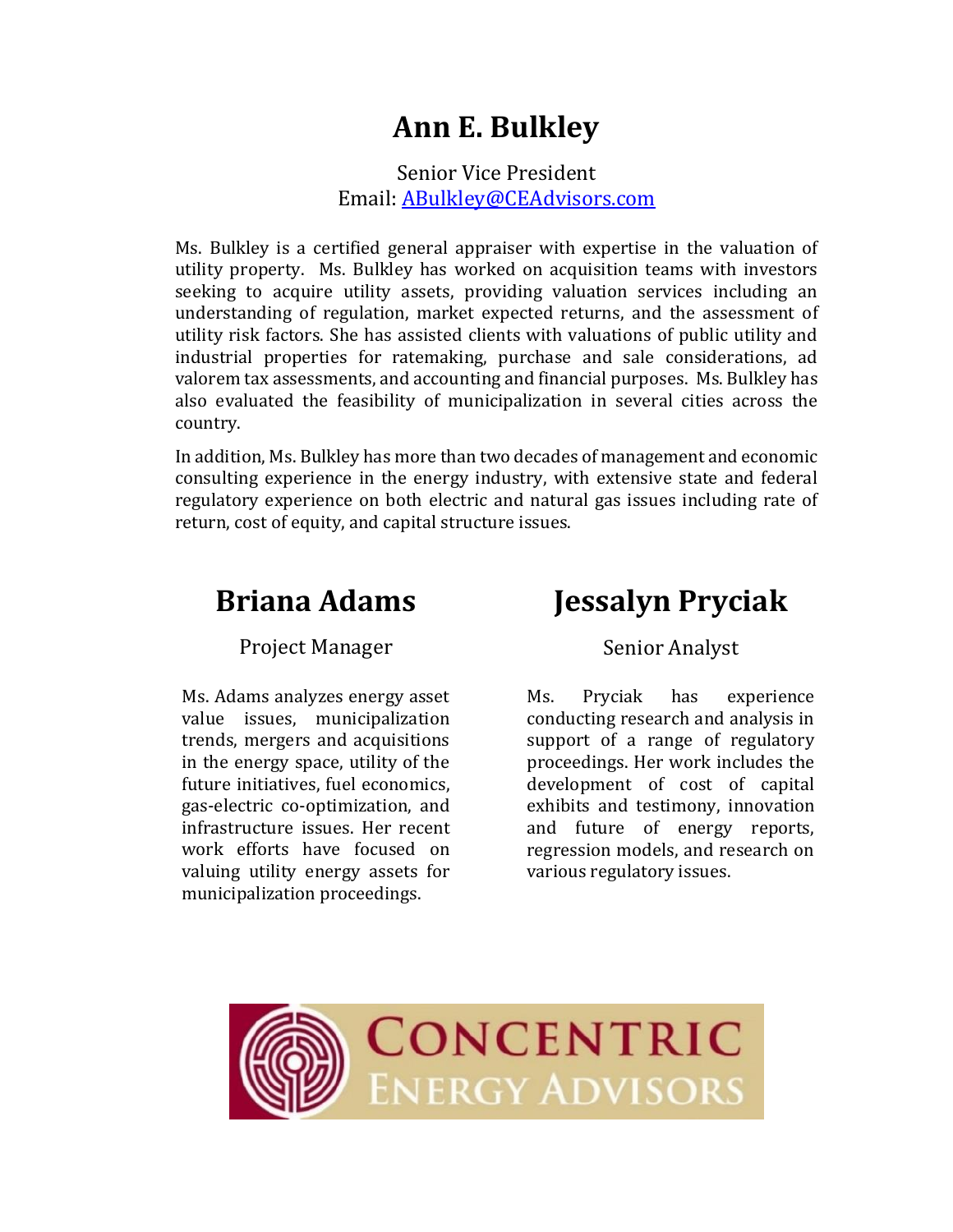- <sup>1</sup> S&P Global Market Intelligence.
- <sup>2</sup> Federal Energy Regulatory Commission ("FERC"). "An Overview of the Federal Energy Regulatory Commission and Federal Regulation of Public Utilities. June 2018. Available at: <https://www.ferc.gov/about/ferc-does/ferc101.pdf>
- <sup>3</sup> Salt River Project, AZ (1937); Los Angeles Department of Water and Power, CA (1916); CPS Energy, TX (1942); New York Power Authority, NY (1931); Long Island Power Authority, NY (1985); Memphis Light, TN (1939); Austin Energy, TX (1895); Jacksonville Electric Authority, FL (1968); Nashville, TN (1939); Sacramento Public Utility District, CA (1946); Seattle City Light, WA (1904); Santee Cooper, SC (1934); Snohomish Public Utility District, WA (1949); Orlando Utilities, FL (1923); City of Chattanooga, TN (1939); Huntsville Utilities, AL (1940); Cowlitz Public Utility District, WA (1936); and Tacoma, WA (1903).
- <sup>4</sup> American Public Power Association. "Boulder City Council votes to proceed with municipalization." April 18, 2017. Available at: [https://www.publicpower.org/periodical/article/boulder-city-council-votes](https://www.publicpower.org/periodical/article/boulder-city-council-votes-proceed-with-municipalization)[proceed-with-municipalization](https://www.publicpower.org/periodical/article/boulder-city-council-votes-proceed-with-municipalization)
- <sup>5</sup> The Seattle Times. "PG&E bankruptcy could undermine utilities' efforts against climate change." January 18, 2019. Available at: [https://www.seattletimes.com/business/pge-bankruptcy-could-undermine](https://www.seattletimes.com/business/pge-bankruptcy-could-undermine-utilities-efforts-against-climate-change/)[utilities-efforts-against-climate-change/](https://www.seattletimes.com/business/pge-bankruptcy-could-undermine-utilities-efforts-against-climate-change/)
- <sup>6</sup> City of Pueblo, Colorado. Background Paper for Proposed Resolution. August 13, 2018. Available at: [https://www.pueblo.us/AgendaCenter/ViewFile/Item/25840?fileID=87966;](https://www.pueblo.us/AgendaCenter/ViewFile/Item/25840?fileID=87966) City of Bainbridge Island, Washington City Council. "Regular City Council Business Meeting Minutes." July 12, 2016.
- <sup>7</sup> Jackson, Ron. "Post-election fuel rate hike causing stir: Retroactive increase upsets some residents." The Oklahoman. January 4, 2003. Available at: [https://oklahoman.com/article/1910287/post-election-fuel](https://oklahoman.com/article/1910287/post-election-fuel-rate-hike-causing-stirbrretroactive-increase-upsets-some-residents)[rate-hike-causing-stirbrretroactive-increase-upsets-some-residents;](https://oklahoman.com/article/1910287/post-election-fuel-rate-hike-causing-stirbrretroactive-increase-upsets-some-residents) American Public Power Association. "Public power = local control." Available at: [https://www.publicpower.org/blog/public-power-local](https://www.publicpower.org/blog/public-power-local-control)[control](https://www.publicpower.org/blog/public-power-local-control); Public Service Company of Oklahoma. "PSO purchase of Elk City electric system is complete." February 26, 2010. Available at:

<https://www.psoklahoma.com/info/news/viewRelease.aspx?releaseID=816>

- 8 S&P Global Market Intelligence, "AEP to own system, serve full Fort Wayne, Ind., territory under settlement with city" October 29, 2010. City of Fort Wayne. "Light Lease Settlement." December 8, 2010. Available at[: https://www.cityoffortwayne.org/144-mayors-office/321-light-lease-settlement.html;](https://www.cityoffortwayne.org/144-mayors-office/321-light-lease-settlement.html) City of Fort Wayne, IN. "City Light Lease Settlement Announcement." Available at: [https://www.cityoffortwayne.org/images/stories/mayors\\_office/docs/aep\\_major\\_term.pdf](https://www.cityoffortwayne.org/images/stories/mayors_office/docs/aep_major_term.pdf)
- <sup>9</sup> S&P Global Market Intelligence. Whitcomb, Keith. "CVPS purchases Readsboro Electric Dept." Brattleboro Reformer. November 18, 2010. Available at: [https://www.reformer.com/stories/cvps-purchases](https://www.reformer.com/stories/cvps-purchases-readsboro-electric-dept,114286)[readsboro-electric-dept,114286](https://www.reformer.com/stories/cvps-purchases-readsboro-electric-dept,114286); Whitcomb, Keith. "PSB approves sale of Radsboro Electric Light Department to CVPS." The Berkshire Eagle. July 18, 2011. Available at: [https://www.berkshireeagle.com/stories/psb-approves-sale-of-readsboro-electric-light-department-to](https://www.berkshireeagle.com/stories/psb-approves-sale-of-readsboro-electric-light-department-to-cvps,245513)[cvps,245513](https://www.berkshireeagle.com/stories/psb-approves-sale-of-readsboro-electric-light-department-to-cvps,245513); Rutland Herald Online. "Readsboro retains electric company." March 3, 2009. Available at: [https://www.rutlandherald.com/news/local/readsboro-retains-electric-company/article\\_230a690e](https://www.rutlandherald.com/news/local/readsboro-retains-electric-company/article_230a690e-eb9d-51b8-9bd9-df450e66164b.html)[eb9d-51b8-9bd9-df450e66164b.html](https://www.rutlandherald.com/news/local/readsboro-retains-electric-company/article_230a690e-eb9d-51b8-9bd9-df450e66164b.html); Vermont Department of Public Service. "Vermont Department of Public Service Biennial Report: July 1, 2006-June 30, 2010." July 2011.
- <sup>10</sup> Stanfield, Jeff. "Calif. Town votes to sell its small municipal utility to PG&E to meet debt." S&P Global Market Intelligence, May 29, 2013. East Bay Times, April 16, 2014, "Hercules: Sale of municipal utility ends multimillion-dollar fiasco". City of Hercules California, Annual Financial Report for the fiscal year ended June 30, 2013, at 54 and 62. Porterfield, Bob. "Hercules Municipal Utility has Drained, Not Charged, City Coffers." August 12, 2011.
- <sup>11</sup> Gorrell, Mike. "Eagle Mountain sells its electric, gas systems." The Salt Lake Tribune, March 4, 2015. <https://archive.sltrib.com/article.php?id=2250287&itype=CMSID>; Allen, Sam. "Eagle Montain City Utility Scandal." [www.eagleshare.org](http://www.eagleshare.org/). February 9, 2013. Eagle Mountain City. "Adopted Operating Budget: Fiscal Year 2015-2016." Rocky Mountain Power. "Why Rocky Mountain Power wants to serve Eagle Mountain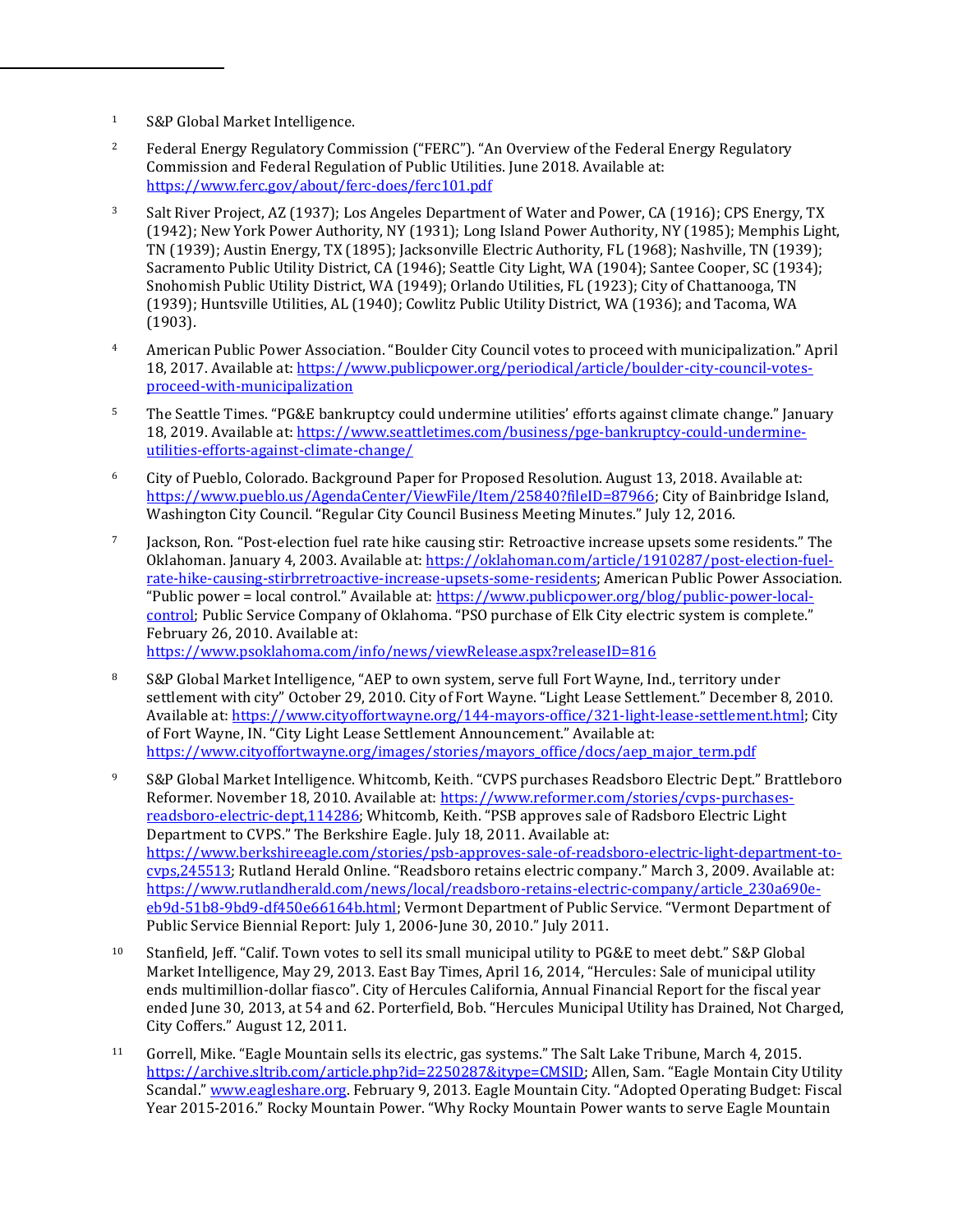City." September 12, 2014. Available at: <https://www.rockymountainpower.net/about/nr/rmpol/archive/wrmpwtsemcr.html>

- <sup>12</sup> Florida Public Service Commission. "Comparative Rate Statistics." December 31, 2009. [http://www.psc.state.fl.us/Files/PDF/Publications/Reports/General/Comparative/December%2031,%](http://www.psc.state.fl.us/Files/PDF/Publications/Reports/General/Comparative/December%2031,%202009.pdf) [202009.pdf;](http://www.psc.state.fl.us/Files/PDF/Publications/Reports/General/Comparative/December%2031,%202009.pdf) FL PSC Docket No. 20090524. Complaint of Stephen J. Faherty and Glenn Fraser Heran against the City of Vero Beach for unfair electric utility rates and charges, December 3, 2009, at 2-4.
- <sup>13</sup> FL PSC Docket No. 20090524. Complaint of Stephen J. Faherty and Glenn Fraser Heran against the City of Vero Beach for unfair electric utility rates and charges, December 3, 2009, at 2-4. FL PSC Docket No. 20170236. Final Order No. PSC-2018-0566-FOF-EU. November 30, 2018, at 6. FL PSC Docket Nos. 20170235-EI, 20170236-EU. Order No. PSC-2018-0336-PAA-EU. July 2, 2018, at 2.
- <sup>14</sup> DiNapoli, Thomas P. "Long Island Power Authority by the Numbers." State of New York Comptroller. July 2015. Available at[: https://www.osc.state.ny.us/reports/pubauth/lipa\\_by\\_the\\_numbers\\_7\\_2015.pdf](https://www.osc.state.ny.us/reports/pubauth/lipa_by_the_numbers_7_2015.pdf)
- <sup>15</sup> *Ibid.*
- <sup>16</sup> Office of the New York State Comptroller. "DiNapoli: Report Finds Persistent Problems at Long Island Power Authority." July 23, 2015. Available at: [https://www.osc.state.ny.us/press/releases/july15/072415.htm;](https://www.osc.state.ny.us/press/releases/july15/072415.htm) NorthStar Consulting Group. "Comprehensive and Regular Management and Operations Audit of Long Island Power Authority and PSEG Long Island, LLC, Matter No. 16-01248." Submitted to the Department of Public Service of New York. June 29, 2018. P. I-7. PSEG Long Island. "Report to the Board of Trustees." January 23, 2018. Slide 22. Available at[: https://www.lipower.org/wp-content/uploads/2019/01/7-2018-PSEG-Board-YE-](https://www.lipower.org/wp-content/uploads/2019/01/7-2018-PSEG-Board-YE-Review.pdf)[Review.pdf](https://www.lipower.org/wp-content/uploads/2019/01/7-2018-PSEG-Board-YE-Review.pdf)
- <sup>17</sup> Preliminary Feasibility Study (D. Hittle & Associates, Inc.), Public Utility District No. 1 of Jefferson County Electric System Acquisition, October 24, 2008, at 5 and 21.
- <sup>18</sup> WUTC Docket No. UE-132027, at 1. Concentric recognizes that PSE recently filed with the WUTC, requesting a 3.2 percent rate increase. The outcome of that case will not be determined for several months. Therefore, the rate comparison assumes that this rate increase is adopted by the WUTC.
- <sup>19</sup> Bldrfly. "Boulder's municipalization effort, explained." August 9, 2017. Available at: [https://bldrfly.com/features/boulders-municipalization-effort-explained/;](https://bldrfly.com/features/boulders-municipalization-effort-explained/) Denver Business Journal. "Boulder council votes to move forward to city power-utility plan." April 18, 2017. Available at: [https://www.bizjournals.com/denver/news/2017/04/18/boulder-council-votes-to-move-forward-on](https://www.bizjournals.com/denver/news/2017/04/18/boulder-council-votes-to-move-forward-on-city.html)[city.html](https://www.bizjournals.com/denver/news/2017/04/18/boulder-council-votes-to-move-forward-on-city.html)
- <sup>20</sup> R.W. Beck. "Preliminary Municipalization Feasibility Study: City of Boulder, Colorado." October 2005. Robertson-Bryan, Inc. "Boulder Municipal Utility Feasibility Study." August 16, 2011. Jaffe, Mark. "Boulder wanted its own electric utility. Does it still?" The Denver Post. October 27, 2017. Available at: [https://www.denverpost.com/2017/10/27/boulder-wanted-its-own-electric-utility-does-it-still/;](https://www.denverpost.com/2017/10/27/boulder-wanted-its-own-electric-utility-does-it-still/) Meltzer, Erica. "Boulder's spending on municipal utility tops \$10 million." March 5, 2016. Available at: [https://www.dailycamera.com/2016/03/05/boulders-spending-on-municipal-utility-tops-10-million/;](https://www.dailycamera.com/2016/03/05/boulders-spending-on-municipal-utility-tops-10-million/) Boulder Beat. "Boulder, Xcel haggling over assets. \$20M spend on muni so far." March 2, 2019.
- <sup>21</sup> City of Boulder, Colorado. "Boulder's Climate Commitment." May 2017. Available at: [https://www](https://www-static.bouldercolorado.gov/docs/City_of_Boulder_Climate_Commitment_5.9.2017-1-201705091634.pdf?_ga=2.128828364.1924890254.1564155700-383258936.1564155700)[static.bouldercolorado.gov/docs/City\\_of\\_Boulder\\_Climate\\_Commitment\\_5.9.2017-1-](https://www-static.bouldercolorado.gov/docs/City_of_Boulder_Climate_Commitment_5.9.2017-1-201705091634.pdf?_ga=2.128828364.1924890254.1564155700-383258936.1564155700) [201705091634.pdf?\\_ga=2.128828364.1924890254.1564155700-383258936.1564155700;](https://www-static.bouldercolorado.gov/docs/City_of_Boulder_Climate_Commitment_5.9.2017-1-201705091634.pdf?_ga=2.128828364.1924890254.1564155700-383258936.1564155700) Xcel Energy. "Colorado Energy Plan Fall 2018 Update." Available at: [https://www.xcelenergy.com/staticfiles/xe](https://www.xcelenergy.com/staticfiles/xe-responsive/Company/Rates%20&%20Regulations/Resource%20Plans/CO-Energy-Plan-Fact-Sheet.pdf)[responsive/Company/Rates%20&%20Regulations/Resource%20Plans/CO-Energy-Plan-Fact-Sheet.pdf;](https://www.xcelenergy.com/staticfiles/xe-responsive/Company/Rates%20&%20Regulations/Resource%20Plans/CO-Energy-Plan-Fact-Sheet.pdf) Pyper, Julia. "Xcel to Replace 2 Colorado Coal Units With Renewables and Storage." Greentech Media. August 29, 2018. Available at: [https://www.greentechmedia.com/articles/read/xcel-retire-coal](https://www.greentechmedia.com/articles/read/xcel-retire-coal-renewable-energy-storage#gs.s7pwu4)[renewable-energy-storage#gs.s7pwu4](https://www.greentechmedia.com/articles/read/xcel-retire-coal-renewable-energy-storage#gs.s7pwu4)
- <sup>22</sup> Bermel, Colby. "Jacksonville, Fla., utility board tables privatization activities." S&P Global Market Intelligence. May 15, 2018; Mendenhall, Mike. "JEA will look at ways to privatize the city-owned utility." Jax Daily Record. July 23, 2019. Available at[: https://www.jaxdailyrecord.com/article/jea-will-look-at](https://www.jaxdailyrecord.com/article/jea-will-look-at-ways-to-privatize-the-city-owned-utility)[ways-to-privatize-the-city-owned-utility](https://www.jaxdailyrecord.com/article/jea-will-look-at-ways-to-privatize-the-city-owned-utility); JEA. "Board Meeting Agenda and Package. Establishing a Baseline: "Status Quo."" May 28, 2019, at 25. Available at: [https://www.jea.com/Events/Board\\_Meetings/2019\\_05\\_28\\_Board\\_Meeting\\_Package/;](https://www.jea.com/Events/Board_Meetings/2019_05_28_Board_Meeting_Package/) Meyers, Ellen. "Fla. utility JEA to explore privatization again, other ownership options." S&P Global Market Intelligence. July 23, 2019; JEA. "Florida's Largest Municipally-Owned Utility Formally Launches Competitive and